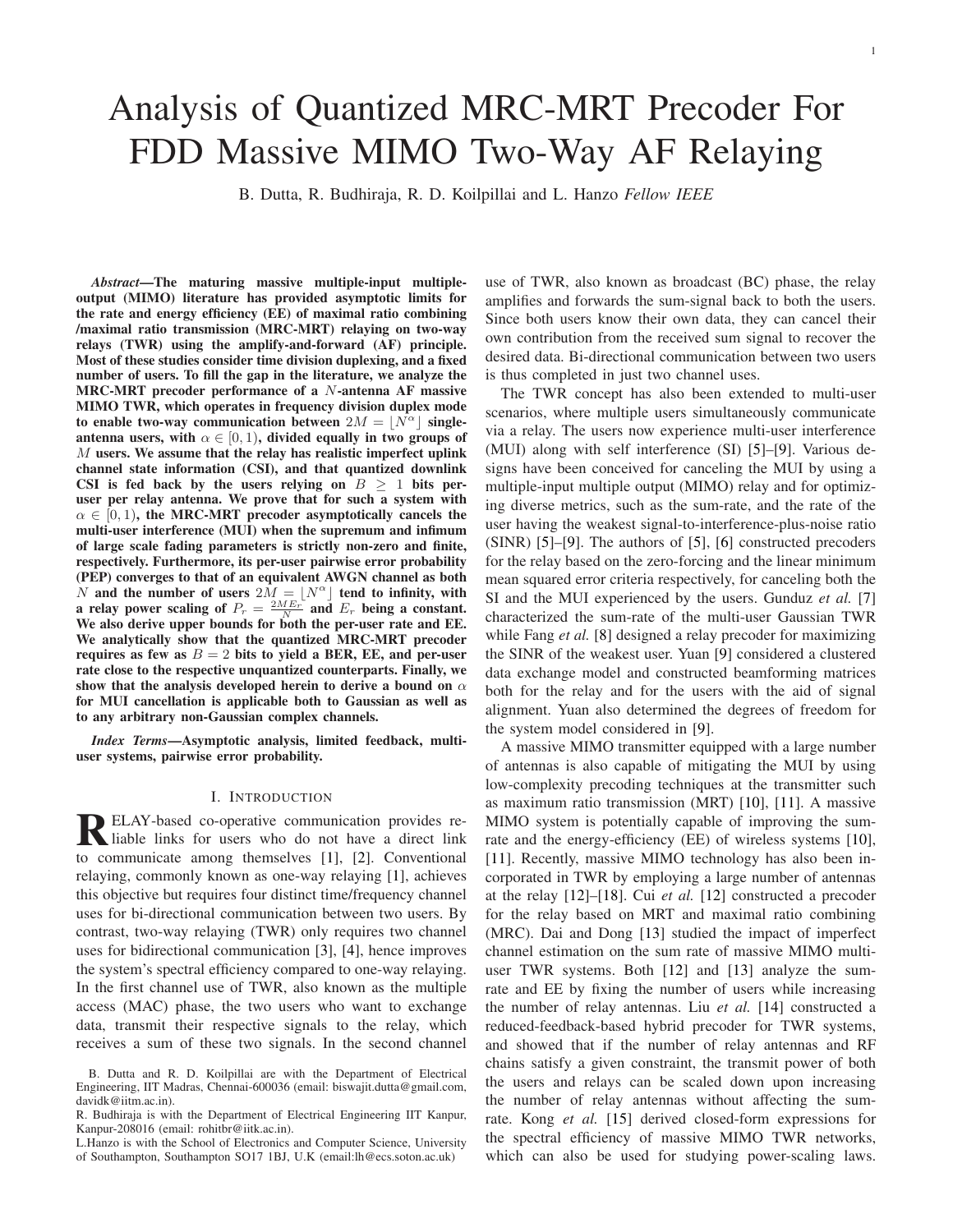Jin *et al.* [\[16\]](#page-15-16) showed that the ergodic user rates increase upon increasing the number of relay antennas, but decrease with the number of users. Naghsh *et al.* [\[17\]](#page-15-17) maximized the sum-rate of MIMO-aided TWR amplify-and-forward (AF) networks using a novel minorization-maximization based iterative algorithm. Reference [\[18\]](#page-15-12) recently optimized the energy efficiency of a two-way AF massive MIMO relay.

All the aforementioned massive MIMO TWR contributions assume time division duplexing (TDD), where the uplink channel of the MAC phase and the downlink channel of the BC phase are assumed to be reciprocal. Based on reciprocity, the relay of a TDD system can readily infer the downlink channel state information (CSI) from the uplink CSI. For frequency division duplex (FDD) systems, where the uplink (UL) and downlink (DL) channels are non-reciprocal, the users feed back the quantized DL CSI to the relay.

The existing massive MIMO TWR literature has not yet analyzed the impact of quantized feedback in FDD systems on the asymptotic performance of different precoder design metrics such as the MUI-cancellation capability, pairwise error probability (PEP), EE, and per-user rate. Furthermore, it is also crucial to analyze these metrics upon scaling the number of users with the number of relay antennas noting that [\[12\]](#page-15-11), [\[13\]](#page-15-13) fixed them. Against this backdrop, the main contributions of this paper are as follows:

1) We consider a massive MIMO FDD multi-user TWR system having  $N$  relay antennas and  $2M$  single-antenna users divided into two groups of  $M$  users. The performance of the relay's MRC-MRT precoder is analyzed for the scenario, when it is designed using the UL CSI estimated by the relay, and DL CSI, estimated, quantized and fed back by the users.

2) We analytically show that when each of the 2M users feeds back  $B \geq 1$  bits per relay antenna, with the total number of users scaling as  $2M = |N^{\alpha}|$  with  $\alpha \in [0, 1)$ , the MRC-MRT precoder asymptotically cancels the MUI, provided that the power of the relay scales as  $P_r = \frac{2ME_r}{N}$ , where  $E_r$  is a constant. We derive the symbol-PEP, and almostsure upper-bounds on the per-user rate and the system's EE. We show that the symbol-PEP of the quantized MRC-MRT precoder converges almost surely to the PEP of an AWGN channel. The current analysis is important because we i) consider a FDD relay and design the MRC-MRT precoder for using quantized channel feedback; ii) scale the number of users, *sub-linearly, with* N; and iii) show that the MRC-MRT precoder designed using these constraints still achieves AWGN-like bit error rate (BER) for  $N \to \infty$ . In [\[12\]](#page-15-11), [\[13\]](#page-15-13) the authors designed precoders for a TDD relay (consequently assumed the availability of unquantized CSI) and analyzed the performance by *fixing the number of users* as  $N \to \infty$ . The analysis of per-user rate and of the EE of the quantized MRC-MRT precoder, where the number of users scale sub-linearly with  $N$ , is completely different from that in [\[12\]](#page-15-11), [\[13\]](#page-15-13). We rely on the moment expansion methods of Tao [\[19\]](#page-15-18) and on the limit theorems of [\[20\]](#page-15-19) for our analysis.

3) We analytically show that the quantized MRC-MRT precoder requires  $B = 2$  bits to approach the BER, the per-user rate and the EE of its unquantized counterparts in [\[12\]](#page-15-11), [\[13\]](#page-15-13). 4) The authors of [\[12\]](#page-15-11), [\[13\]](#page-15-13) analyze the asymptotic EE by assuming that all users have identical large scale fading parameters. We, in contrast, calculate the almost sure upper bounds on the per-user rate and on the EE by assuming different large scale fading parameters for all users, which makes analysis more realistic. We show that for ensuring uniform convergence of the EE upper bound derived, the supremum and infimum of large scale fading parameters should be finite and non-zero.

5) Although we compute the precoder's performance asymptotes for the Gaussian channels, we show that the analysis is also applicable for the zero-mean, complex non-Gaussian distribution with certain constraints on the probability density function (pdf) of the channel phases. This is unlike the work in [\[12\]](#page-15-11), [\[13\]](#page-15-13) which is valid only for Gaussian channels and that too for *unquantized* MRC-MRT precoder design.

The importance of this work is that the considered system model can be readily applied to control and telemetry applications like unmanned aerial vehicles (UAV's) [\[21\]](#page-15-20), robotic cars [\[22\]](#page-15-21), high-speed trains [\[23\]](#page-15-22) which demand a very low BER, but not a very high data rate. These applications are typically scheduled on a time/frequency resource different from the remaining non-control applications. Further, these applications form a small fraction of the total users in the system. Scheduling such small number of applications in a massive MIMO system implies low user-antenna ratio, a scenario considered in this work.

With  $2M = N^{\alpha}$  constraint, we investigate 1) how should the relay antennas  $N$  scale as the number of nodes i.e., UAV's, robotic cars or high-speed trains, increase, such that each node asymptotically achieves the *reliable* AWGN BER. 2) For a given  $\alpha \in [0, 1)$ , the maximum 2M number of nodes that can experience reliable AWGN BER for a given large N.

The rest of the paper is organized as follows. The system model is presented in Section [II.](#page-2-0) The quantized MRC-MRT precoder design is introduced in Section [III.](#page-2-1) For this precoder, we analytically characterize the asymptotic symbol PEP, peruser rate and the EE in Section [IV.](#page-4-0) We then numerically evaluate these metrics in Section [V.](#page-8-0)

Notation: We use boldface lower- and upper-case letters to denote vectors and matrices, respectively. The symbols  $|\cdot|$ ,  $(\cdot)^*$  and  $\lfloor \cdot \rfloor$  denote the magnitude, complex conjugate of a complex number, and the floor of a real number, respectively. The symbol  $\stackrel{a.s.}{\rightarrow}$  denotes the convergence of a random variable in the almost sure sense. A circularly-symmetric complex Gaussian random variable with a variance  $N_0$  is denoted as  $\mathcal{CN}(0, N_0)$ . The notation  $[\mathbf{A}]_{kl}$  represents the  $(k, l)$ th entry of the matrix **A**. For an  $N \times N$  matrix **A**,  $\text{Tr}(\mathbf{A}) = \sum^{N}$  $\sum_{i=1}^{n}$ [A]<sub>ii</sub>. The symbol  $\mathbb{E}[\cdot]$  represents the expectation operator. The notation  $f(x) = O[g(x)]$ , means that there exist constants  $k_1$  and  $k_2$  such that  $k_1 g(x) \leq f(x) \leq k_2 g(x)$ . Further, blk-diag $\{P_1, \dots, P_M\}$  means the block diagonal  $\begin{bmatrix} P_1 & 0 & \cdots & 0 \end{bmatrix}$ matrix  $\frac{1}{2}$  $P_1 \quad 0 \quad \cdots \quad 0$  $\begin{array}{ccccccccc}\n0 & P_2 & \cdots & 0 \\
\vdots & \vdots & \vdots & \vdots\n\end{array}$ Ĩ  $\begin{array}{c} \hline \end{array}$ where  $\theta$  is the all zero matrix

$$
\begin{bmatrix}\n\vdots & \vdots & \vdots \\
0 & \cdots & 0 \\
\end{bmatrix}
$$
 where 0 is the an zero matrix

of appropriate dimensions. Next, the notation  $D^{1/2}$  implies a square matrix **B** such that  $B^2 = D$ .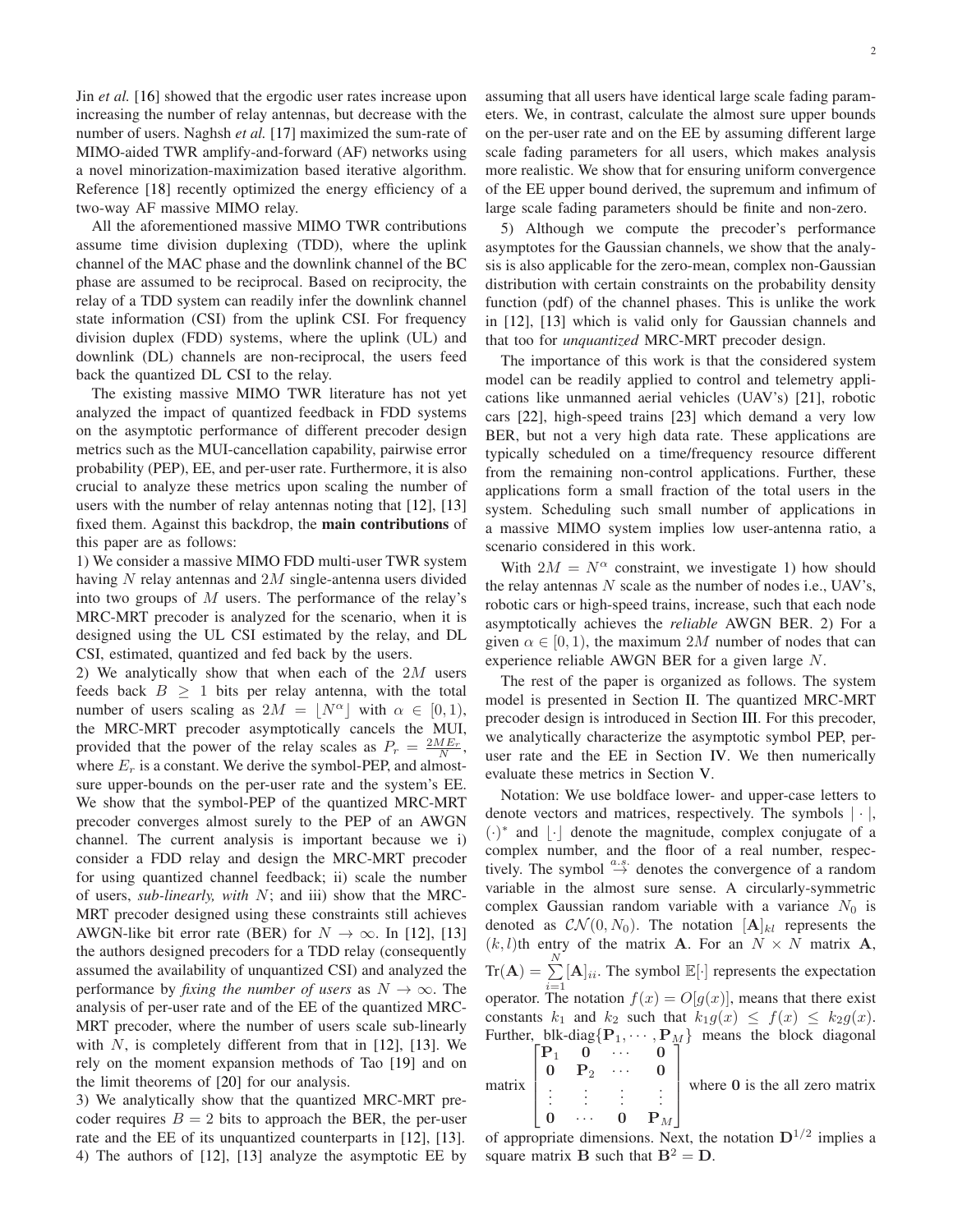#### II. SYSTEM MODEL

<span id="page-2-0"></span>We consider an AF single-cell massive MIMO TWR net-work as in [\[12\]](#page-15-11), [\[13\]](#page-15-13), where M single-antenna user pairs communicate with each other via a relay equipped with  $N$ antennas; the total number of users is given by  $2M = |N^{\alpha}|$ . Without loss of generality, we assume that the  $(2k - 1)$ st and  $(2k)$ th user communicate with each other via the relay. This is accomplished in two phases, each requiring a single channel use. In the MAC phase, each of the  $2M$  singleantenna users simultaneously transmits its respective data to the relay, which receives a signal vector  $y_r \in \mathbb{C}^{N \times 1}$  given as  $\mathbf{y}_r = \sum_{i=1}^{2M} \sigma_i \mathbf{h}_i x_i + \mathbf{n}_r = \mathbf{H} \mathbf{D}^{\frac{1}{2}} \mathbf{x} + \mathbf{n}_r$ . Similar to [\[12\]](#page-15-11), [\[13\]](#page-15-13), the vector  $\mathbf{h}_i \in \mathbb{C}^{N \times 1}$  denotes the UL channel spanning from the ith user to the relay whose entries are assumed to be independent and identically distributed (iid) with a pdf  $\mathcal{CN}(0,1)$ . The scalar  $\sigma_i$ , similar to [\[12\]](#page-15-11), [\[13\]](#page-15-13), denotes the large scale fading coefficient of the *i*th user. The scalar  $x_i$ is the symbol transmitted by user  $i$ . The augmented matrix  $\mathbf{H} = [\mathbf{h}_1 \; \mathbf{h}_2, \cdots, \mathbf{h}_{2M-1} \; \mathbf{h}_{2M}] \in \mathbb{C}^{N \times 2M}$  and the vector  $\mathbf{x} = [x_1 \ x_2, \cdots, x_{2M-1} \ x_{2M}]^T$  contain the uplink channels and independent transmit symbols of all users, respectively. The matrix **D** is a  $2M \times 2M$  diagonal matrix with  $[\mathbf{D}]_{ii} = \sigma_i^2$ . The vector  $\mathbf{n}_r \in \mathbb{C}^{N \times 1}$  denotes the relay receiver's noise with iid entries and pdf  $CN(0, N_0)$ .

In the BC phase, the relay multiplies its received MACphase signal  $y_r$  by a precoder **F** as  $x_r = cFy_r$ , and then forwards this signal to the  $2M$  users in the DL. The scalar  $c$ ensures that the average relay transmit power constraint  $P_r$  is met i.e.,

$$
c = \sqrt{\frac{P_r}{\mathbb{E}[\|\mathbf{F}\mathbf{y}_r\|^2]}}.\tag{1}
$$

The signal received by the  $i'$ <sup>th</sup> user is

$$
y_{i'} = \sigma_{i'} \mathbf{g}_{i'} \mathbf{x}_r + n_{i'} = \sigma_{i'} \mathbf{g}_{i'} \mathbf{F} \mathbf{y}_r + n_{i'}, \qquad (2)
$$

where  $\mathbf{g}_{i'} \in \mathbb{C}^N$  denotes the row vector DL channel spanning from the relay to the  $i'$ th user, whose entries are iid  $CN(0,1)$ . We note that  $i' = 2k$  and  $i = 2k - 1$ form a communicating pair. The augmented matrix  $G =$  $[\mathbf{g}_1^T \ \mathbf{g}_2^T, \cdots, \mathbf{g}_{2M-1}^T \ \mathbf{g}_{2M}^T]^T \in \mathbb{C}^{2M \times N}$  contains the downlink channels of all the users. The scalar  $n_{i'}$  denotes the noise at the *i*'th user and has a pdf of  $CN(0, N_0)$ .

*Remark 1:* We assume that the relay estimates the uplink channel H as  $\hat{H} = HD^{\frac{1}{2}} + E_u$ . Here  $E_u$  is the estimation error matrix, whose entries are iid with pdf of  $\mathcal{CN}(0, \eta_u^2)$ , and are independent of the entries of H [\[24\]](#page-15-23), [\[25\]](#page-15-24). Let  $\hat{h}_i$  denote the *i*th column of H. Since we consider a FDD relay, the UL and DL channels are non-reciprocal. The DL channel G is available to the relay in its quantized form, fed back to it by the users.

We also assume that the  $i$ <sup>'</sup>th user estimates the DL channel vector  $\sigma_{i'}\mathbf{g}_{i'}$ . Based on its estimate of the channel gain vector  $\sigma_{i'}\mathbf{g}_{i'}$ , the i'th user computes B bits per relay transmit antenna and feeds them back to the relay through an error-free lowrate feedback channel. The relay then constructs the precoder  **based on the knowledge of**  $**H**$  **and the quantized knowledge** of  $\hat{G} = D^{\frac{1}{2}}G + E_d$ . The matrix  $E_d$  is the estimation error matrix with iid entries that are independent of the entries of **G** and have pdf of  $CN(0, \eta_d^2)$  [\[13\]](#page-15-13). We also use  $\hat{\mathbf{g}}_{i'}$  to denote the  $i'$ th row of the estimated DL channel matrix  $\mathbf{G}$ .

We now precisely state how the uplink channel is estimated at the relay, and the downlink channel is estimated and fed back to the relay.

*Uplink channel estimation at the relay*: We consider a blockfading channel with coherence time of  $T_c$  samples. Each user sends a T-sample long ( $2M \leq T \ll T_c$ ) complex orthogonal pilot row vector sequence  $\mathbf{s}_n \in \mathbb{C}^T$  with power  $P_l$  such that  $\mathbf{s}_n \mathbf{s}_n^H = P_l$  and  $\mathbf{s}_n \mathbf{s}_{n'}^H = 0$  for  $n \neq n'$  [\[11\]](#page-15-10). The received signal  $\mathbf{Y} \in \mathbb{C}^{N \times T}$  over T samples is then given as

$$
\mathbf{Y} = \sigma_n \mathbf{h}_n \mathbf{s}_n + \sum_{k \neq n}^{2M} \sigma_k \mathbf{h}_k \mathbf{s}_k + \mathbf{N},
$$

where  $N \in \mathbb{C}^{N \times T}$  is the relay noise with iid entries and pdf  $\mathcal{CN}(0, N_0)$ . The least squares estimate [\[24\]](#page-15-23), [\[25\]](#page-15-24) of  $\mathbf{h}_n$  is then given as

<span id="page-2-2"></span>
$$
\hat{\mathbf{h}}_n = \frac{\mathbf{Y}\mathbf{s}_n^H}{P_l} = \sigma_n \mathbf{h}_n + \frac{\mathbf{N}\mathbf{s}_n^H}{P_l}.
$$
 (3)

Equation [\(3\)](#page-2-2) shows that the error column vector  $\mathbf{e}_{un} = \frac{\mathbf{N}\mathbf{s}_n^H}{P_t} \in$  $\mathbb{C}^N$  is independent of  $\mathbf{h}_n$ , and its entries are iid with pdf  $\mathcal{CN}(0, \frac{N_0}{\mathcal{R}})$ . This implies that in the estimated uplink channel matrix  $\hat{\mathbf{H}} = [\hat{\mathbf{h}}_1 \quad \cdots \quad \hat{\mathbf{h}}_{2M}] = \mathbf{H} \mathbf{D}^{\frac{1}{2}} + \mathbf{E}_u$ , the error matrix  $\mathbf{E}_u$  has entries independent of the uplink channel matrix  $\mathbf{H} =$  $\mathbf{h}_1$   $\cdots$   $\mathbf{h}_{2M}$ , where  $\mathbf{E}_u = \begin{bmatrix} \mathbf{e}_{u1} & \cdots & \mathbf{e}_{u2M} \end{bmatrix}$  and  $\mathbf{D}$  is a  $2M \times 2M$  diagonal matrix with  $[\mathbf{D}]_{ii} = \sigma_i^2$ .

<span id="page-2-5"></span>*Downlink channel estimation at the users and its quantization*: For the downlink channel of coherence time  $T_c$ samples, the relay sends a complex orthogonal pilot sequence  $S \in \mathbb{C}^{N \times T}$ ,  $2M \leq T \ll T_c$ , with power  $P_l$  such that  $SS^H = P_l I \in \mathbb{C}^{N \times N}$  [\[11\]](#page-15-10). The received symbol row vector  $y_n \in \mathbb{C}^T$  at user *n* is

<span id="page-2-3"></span>
$$
\mathbf{y}_n = \sigma_n \mathbf{g}_n \mathbf{S} + \mathbf{n}_n
$$

<span id="page-2-4"></span>where  $\mathbf{n}_n \in \mathbb{C}^T$  is the thermal noise row vector at user *n* with entries distributed iid  $\mathcal{CN}(0, N_0)$ . The least squares estimate [\[24\]](#page-15-23), [\[25\]](#page-15-24) of  $g_n$  is then given as

$$
\hat{\mathbf{g}}_n = \frac{\mathbf{y}_n \mathbf{S}^H}{P_l} = \sigma_n \mathbf{g}_n + \frac{\mathbf{n}_n \mathbf{S}^H}{P_l}.
$$
 (4)

Equation [\(4\)](#page-2-3) shows that error row vector  $\mathbf{e}_{dn} = \frac{\mathbf{n}_n \mathbf{S}^H}{P_l} \in \mathbb{C}^N$  is Equation (4) shows that error fow vector  $e_{an} = P_l \le \infty$  is<br>independent of  $g_n$ , and its entries are iid with pdf  $CN(0, \frac{N_0}{P_l})$ . This implies that in the estimated downlink channel matrix  $\hat{\mathbf{G}} = \begin{bmatrix} \hat{\mathbf{g}}_1^T & \cdots & \hat{\mathbf{g}}_{2M}^T \end{bmatrix}^T = \mathbf{D}^{\frac{1}{2}}\mathbf{G} + \mathbf{E}_d$ , the error matrix  $\mathbf{E}_d$ has entries independent of the downlink channel matrix  $G =$  $\begin{bmatrix} \mathbf{g}_1^T & \cdots & \mathbf{g}_{2M}^T \end{bmatrix}^T$ , where  $\mathbf{E}_d = \begin{bmatrix} \mathbf{e}_{d1}^T & \cdots & \mathbf{e}_{d2M}^T \end{bmatrix}^T$ .

## III. PRECODER DESIGN

<span id="page-2-1"></span>We begin this section by defining the structure of precoder F, wherein we decompose it as  $\mathbf{F} = \mathbf{F}_{d} \mathbf{F}_{p} \mathbf{F}_{u}$ , where  $\mathbf{F}_{u} \in$  $\mathbb{C}^{2M\times N}$  is designed to mitigate the uplink MAC-phase MUI from the relay's received signal  $y_r$  for large N. To achieve this objective, we design  $F<sub>u</sub>$  based on the MRC criteria using the UL channel estimated by the relays i.e. set  $\mathbf{F}_{\mathbf{u}} = \hat{\mathbf{H}}^H \in$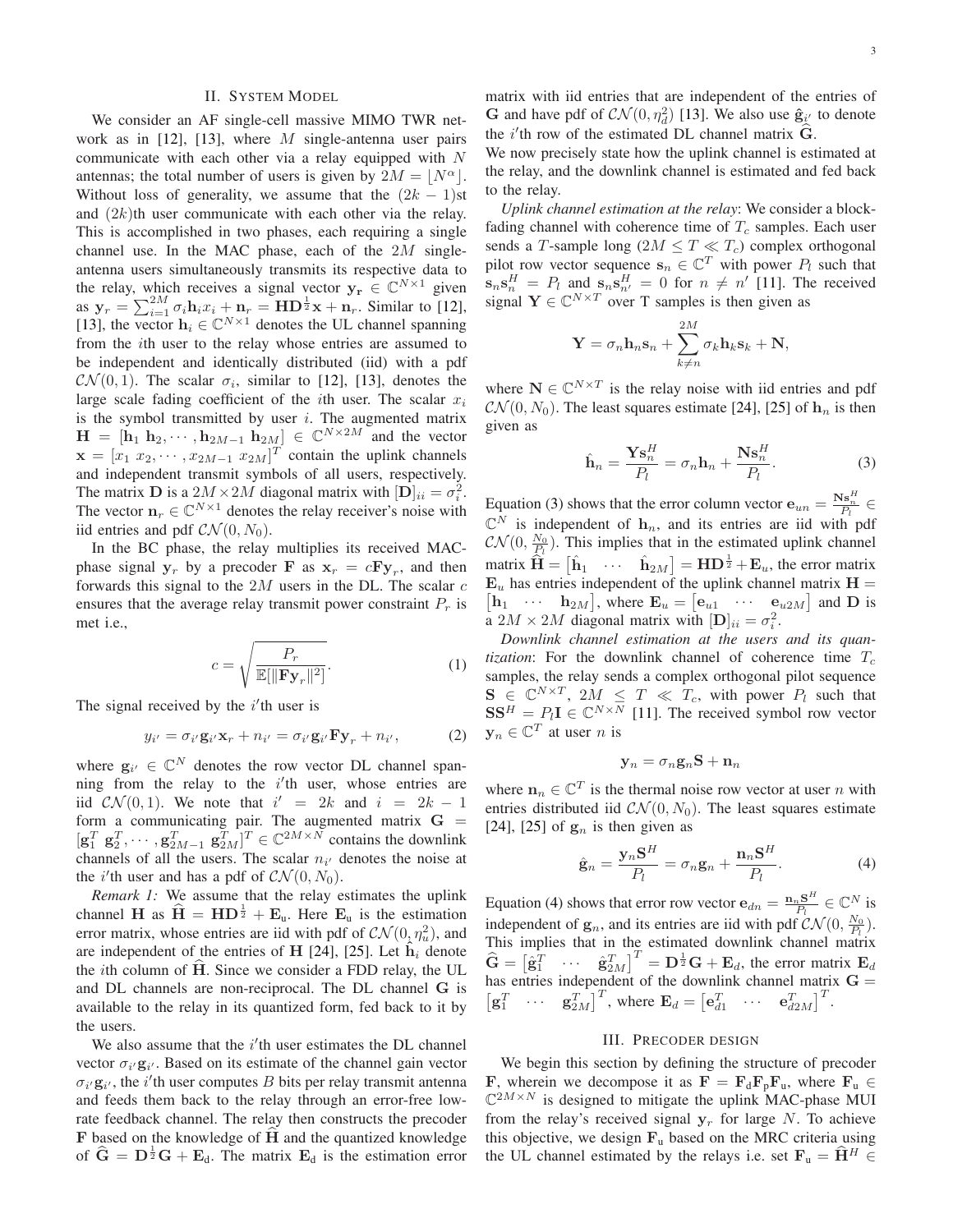$\mathbb{C}^{2M \times N}$ . The precoder is set to  $\mathbf{F}_p = \text{blk-diag}\{\mathbf{P}_1, \cdots, \mathbf{P}_M\},\$ where  $P_i = [0 \ 1; 1 \ 0]$  is a  $2 \times 2$  permutation matrix which ensures that the symbol  $x_{2i-1}$  transmitted by the  $(2i - 1)$ th user in the MAC phase is sent to the intended  $2*i*$ th user in the BC phase. Finally, the DL MRT precoder

<span id="page-3-2"></span>
$$
\mathbf{F}_{d} = [\mathbf{a}_{1} \ \mathbf{a}_{2} \cdots \mathbf{a}_{2M}] \tag{5}
$$

is designed for mitigating the DL BC-phase MUI for large *N*. The column vector  $\mathbf{a}_{i'} = [a_{1i'}, \dots, a_{Ni'}]^T \in \mathbb{C}^N$  is the precoding vector for the *i*'th receiver. The entries of  $a_{i'}$  are  $a_{ki'} = e^{j\theta_{ki'}}$  for  $k = 1$  to N transmit relay antennas, and for  $i' = 1$  to 2M users. The signal received by the i'll user in [\(2\)](#page-2-4) can be expressed by substituting the expression of the precoder  $\bf{F}$  in [\(2\)](#page-2-4) as

$$
y_{i'} = \underbrace{c\sigma_{i'}\sigma_i\mathbf{g}_{i'}\mathbf{\hat{h}}_{i'}^H\mathbf{h}_{i}x_i}_{\text{Desired signal}} + \tilde{R}_{I_{i'}} + \tilde{N}_{I_{i'}} + n_{i'}.
$$
 (6)

The term  $\tilde{R}_{I_{i'}}$  is the sum of the MUI and the SI experienced by the  $i'$ th user due to its MAC-phase transmit signal  $x_{i'}$ . The term  $\tilde{R}_{I_{i'}}$  can be expressed as  $\tilde{R}_{I_{i'}}$ 

$$
= c\sigma_{i'}\mathbf{g}_{i'}\mathbf{a}_{i'} \sum_{m=1,m\neq i}^{2M} \sigma_m \hat{\mathbf{h}}_i^H \mathbf{h}_m x_m
$$
  
+ 
$$
\sum_{l'=1,l'\neq i'}^{2M} c\sigma_{i'}\mathbf{g}_{i'}\mathbf{a}_{l'} \sum_{m=1}^{2M} \sigma_m \hat{\mathbf{h}}_l^H \mathbf{h}_m x_m
$$
(7)

$$
= \underbrace{c\sigma_{i'}\mathbf{g}_{i'}\mathbf{a}_{i'}\sigma_{i'}\mathbf{\hat{h}}_{i}^H\mathbf{h}_{i'}x_{i'} + \sum_{l'=1,l'\neq i'}^{2M}\underbrace{c\sigma_{i'}\mathbf{g}_{i'}\mathbf{a}_{l'}\sigma_{i'}\mathbf{\hat{h}}_{l}^H\mathbf{h}_{i'}x_{i'}}_{\text{SI}}}{\sum_{m=1,m\neq i,i'}^{2M}\sigma_m\mathbf{\hat{h}}_{i}^H\mathbf{h}_{m}x_{m}}
$$

$$
+ \underbrace{\sum_{l'=1, l'\neq i'}^{2M} c\sigma_{i'}\mathbf{g}_{i'}\mathbf{a}_{l'}}_{\text{MUI}} \underbrace{\sum_{m=1, m\neq i'}^{2M}\sigma_m\mathbf{\hat{h}}_l^H\mathbf{h}_m x_m}_{\text{MUI}}.
$$

Since user  $i'$  does not have the knowledge of the UL channel  $\sigma_{i'}$ **h**<sub>i</sub>, it cannot cancel the SI term. The term  $\tilde{N}_{I_{i'}}$  denotes the MAC-phase thermal noise forwarded by the relay to the  $i'$  user node, and is given as

$$
\tilde{N}_{I_{i'}} = c\sigma_{i'} \sum_{l'=1}^{2M} \mathbf{g}_{i'} \mathbf{a}_{l'} \tilde{n}_l, \text{ where } \tilde{n}_l = \hat{\mathbf{h}}_l^H \mathbf{n}_r. \tag{8}
$$

We assume that  $x_i$  is from an M-QAM constellation, and use  $\triangle x_i$  to denote the minimum distance across all pairs of constellation points. For a given channel realization, the noisefree minimum received distance squared at the  $i'$ th user is

<span id="page-3-5"></span>
$$
d_{i'}^2 = c^2 \sigma_{i'}^2 \sigma_i^2 \left| \mathbf{g}_{i'} \mathbf{a}_{i'} \mathbf{\hat{h}}_i^H \mathbf{h}_i \triangle x_i \right|^2, \text{ where}
$$
\n
$$
\mathbf{g}_{i'} \mathbf{a}_{i'} \mathbf{\hat{h}}_i^H \mathbf{h}_i \triangle x_i
$$
\n
$$
= \Big( \sum_{n=1}^N g_{i'n} e^{j\theta_{ni'}} \Big) \Big( \sum_{n=1}^N \hat{h}_{ni}^* h_{ni} \Big)
$$
\n
$$
= \triangle x_i \Big( \sum_{n=1}^N |g_{i'n}| e^{j(\alpha_{i'n} + \theta_{ni'})} \Big) \Big( \sum_{n=1}^N \hat{h}_{ni}^* h_{ni} \Big)
$$
\n
$$
= \triangle x_i \Big( \sum_{n=1}^N |g_{i'n}| e^{j\delta_{ni'}^{[i'n]}} \Big) \Big( \sum_{n=1}^N \hat{h}_{ni}^* h_{ni} \Big). \tag{10}
$$

In the above equations,  $g_{i'n} = |g_{i'n}|e^{j\alpha_{i'n}}$ . We define

<span id="page-3-7"></span><span id="page-3-6"></span>
$$
\delta_{ni'}^{[il]} = \alpha_{il} + \theta_{ni'},\tag{11}
$$

where the superscript  $[i]$  and subscript  $ni'$  denote the indices of  $\alpha_{il}$  and  $\theta_{ni'}$ , respectively.

The symbol-PEP is determined by the ratio [\[26\]](#page-15-25)

$$
\frac{d_{i'}^2}{|\tilde{R}_{I_{i'}}|^2 + |\tilde{N}_{I_{i'}}|^2 + N_0}.
$$
\n(12)

We will show that for the MRC-MRT precoder, both the interference power  $|\tilde{R}_{I_{i'}}|^2$  and the forwarded noise power  $|\tilde{N}_{I_{i'}}|^2$  almost surely go to zero as  $N \to \infty$ . Consequently, the symbol PEP asymptotically approaches that of an AWGN channel. For a given  $B \geq 1$ , we assign the precoder phase angles  $\theta_{ni'}$  from a uniform quantizer as shown below

<span id="page-3-3"></span>
$$
\theta_{ni'} = -\pi + (k-1)\frac{2\pi}{2^B} = -\mu_{S_k}
$$
, if  $\hat{\alpha}_{i'n} \in S_k$ , where\n(13)

$$
S_k = \left[ \pi - \left( k - \frac{1}{2} \right) \frac{2\pi}{2^B}, \pi - \left( k - \frac{3}{2} \right) \frac{2\pi}{2^B} \right), \quad (14)
$$

and  $\mu_{S_k}$  is the centroid of  $S_k$  and

′

<span id="page-3-8"></span><span id="page-3-1"></span><span id="page-3-0"></span>
$$
[\widehat{\mathbf{G}}]_{i'n} = \widehat{g}_{i'n} = |\widehat{g}_{i'n}|e^{j\widehat{\alpha}_{i'n}}.
$$
 (15)

We observe that the intervals  $S_i$  and  $S_j$  are disjoint for  $i \neq j$ and  $\bigcup_{i=1}^{2^B} S_i = [-\pi, \pi)$ .

*Channel feedback:* The nth user quantizes the phases of its estimated downlink channel  $\hat{\mathbf{g}}_n$  spanning from the relay and feeds back its index (see [\(13\)](#page-3-0) and [\(14\)](#page-3-1)) to the relay using a low-rate feedback channel. The relay uses these indices to construct the downlink transmit precoder  $F<sub>d</sub>$  (see [\(5\)](#page-3-2)). Such quantization techniques are extensively used for reducing channel feedback requirements in conventional MIMO systems [\[26\]](#page-15-25), as well as in the commercial cellular systems, such as LTE-A [\[27\]](#page-15-26).

<span id="page-3-4"></span>*Remark 2:* We note that the zero-forcing receive/zeroforcing transmit (ZFR/ZFT) precoder has better rate for given  $N$  and  $M$ . But we also note that the ZFR/ZFT precoder has  $O(N^3)$  complexity, which is much higher than the MRC/MRT complexity of  $O(2MN)$ . In this work we investigate the BER of the *low-complexity* quantized MRC/MRT precoder. It is important to investigate the BER of the *high-rate* quantized ZFR/ZFT precoder also, which can be taken up as future work.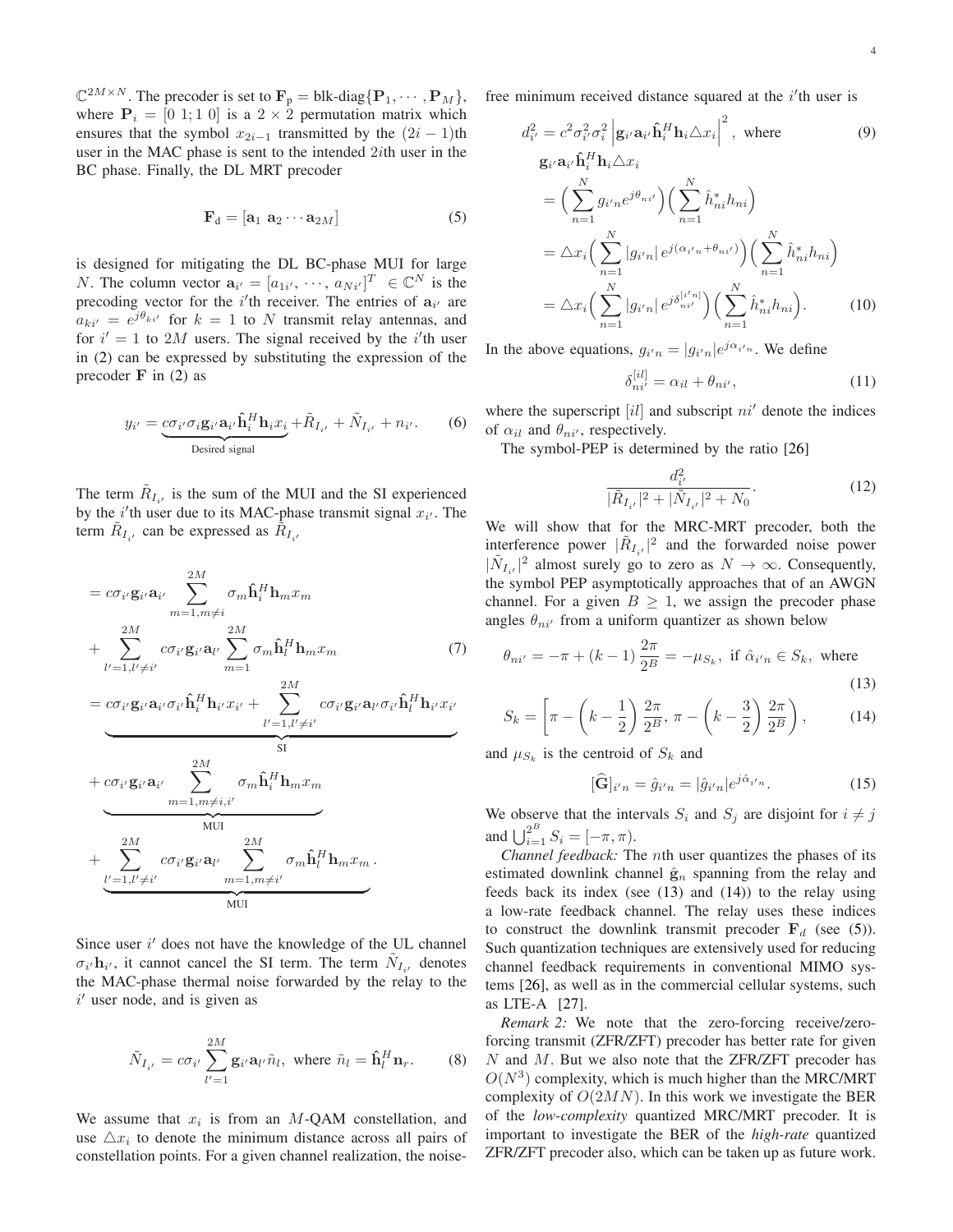*Remark 3:* The MRC-MRT precoder in [\(5\)](#page-3-2) has 2M columns of the *N*-length vector  $\mathbf{a}_{i'} = \begin{bmatrix} e^{j\theta_{i',1}} & \dots & e^{j\theta_{i',N}} \end{bmatrix}^T$ . Now if  $\hat{G}$  is the downlink channel from the relay to the 2M users and its entries are  $[\widehat{\mathbf{G}}]_{i',n} = |\widehat{g}_{i',n}|e^{j\widehat{\alpha}_{i',n}}$ , then each  $\theta_{n,i'}$ , for *B* quantized bits, takes values from  $2^B$  levels which are defined in [\(13\)](#page-3-0) and [\(14\)](#page-3-1). The above design rule allows the phases  $\theta_{n,i'}$  to take the complex conjugates of the phases of the channel coefficients  $[\widehat{\mathbf{G}}]_{i',n} = |\hat{g}_{i',n}|e^{j\hat{\alpha}_{i',n}}$ .

We use a uniform quantizer since it minimizes the BER degradation over all quantizers, when the channel phases are iid and have a uniformly distributed pdf in  $[-\pi, \pi)$  [\[28\]](#page-15-27). Having defined the precoder **F**, we simplify  $\mathbb{E}[\|\mathbf{Fy}_r\|^2]$  in [\(1\)](#page-2-5), which will be useful for our analysis in the sequel. It is fairly easy to show that  $\mathbb{E}[\|\mathbf{Fy}_r\|^2]$ 

$$
\begin{split}\n&= \mathbb{E}[\text{Tr}(\mathbf{F}_{d}\mathbf{F}_{p}\hat{\mathbf{H}}^{H}\mathbf{y}_{r}\mathbf{y}_{r}^{H}\hat{\mathbf{H}}\mathbf{F}_{p}\mathbf{F}_{d}^{H})] \\
&= \mathbb{E}[\text{Tr}(\mathbf{F}_{p}\mathbf{F}_{d}^{H}\mathbf{F}_{d}\mathbf{F}_{p}\hat{\mathbf{H}}^{H}\mathbf{y}_{r}\mathbf{y}_{r}^{H}\hat{\mathbf{H}})] \\
&= \text{Tr}(\mathbf{F}_{p}\mathbb{E}[\mathbf{F}_{d}^{H}\mathbf{F}_{d}]\mathbf{F}_{p}\mathbb{E}[\hat{\mathbf{H}}^{H}\mathbf{y}_{r}\mathbf{y}_{r}^{H}\hat{\mathbf{H}}]) \\
&= N \text{Tr}(\mathbf{I}_{2M}\mathbb{E}[\hat{\mathbf{H}}^{H}\mathbf{y}_{r}\mathbf{y}_{r}^{H}\hat{\mathbf{H}}]) \\
&= P_{s} N^{3} (\sum_{i=1}^{2M} \sigma_{i}^{4}) + N^{2} (\sum_{i=1}^{2M} \sigma_{i}^{2})^{2} + P_{s} N^{2} (2M) \eta_{u}^{2} (\sum_{i=1}^{2M} \sigma_{i}^{2}) \\
&+ N_{0} N^{2} (\sum_{i=1}^{2M} \sigma_{i}^{2}) + N_{0} N^{2} (2M) \eta_{u}^{2}.\n\end{split} \tag{16}
$$

## <span id="page-4-0"></span>IV. BOUND ON THE NUMBER OF USERS TO ACHIEVE AGWN-LIKE PERFORMANCE

In this section, we analyze the PEP, the per-user rate and the EE of the *quantized* MRC-MRT precoder design by varying the number of users 2M with relay antennas N i.e.,  $2M =$  $|N^{\alpha}|.$ 

# *A. Characterization of the MUI and SI power experienced by user* i ′

Our objective is to find a bound on  $\alpha$  so that  $|\tilde{R}_{I_{i'}}|^2 \stackrel{a.s.}{\rightarrow} 0$  as both N and the number of users  $2M = |N^{\alpha}|$  tend to infinity. We do this in the following steps.

- 1) Using Markov's inequality [\[20\]](#page-15-19), we find the bound  $P(|\tilde{R}_{I_i}|^K > \epsilon)$  as well as  $P(|\tilde{N}_{I_i}|^K > \epsilon)$  for  $\epsilon > 0$ and for an even natural number K.
- 2) We show that for  $\alpha \in [0, 1)$  and  $P_r = \frac{2ME_r}{N}$ , the sums  $\sum_{i=1}^{\infty}$  $\sum_{N=1}^{\infty} P(|\tilde{R}_{I_{i'}}|^K > \epsilon), \sum_{N=1}^{\infty}$  $\sum_{N=1}^{\infty} P(|\tilde{N}_{I_{i'}}|^K > \epsilon)$  are finite.
- 3) We invoke the First Borel-Cantelli Lemma [\[20\]](#page-15-19) to show that both  $\tilde{R}_{I_{i'}}$  and later  $\tilde{N}_{I_{i'}}$ , almost surely tend to zero.
- 4) We use the almost sure limit results on continuous functions to get  $\frac{1}{|\tilde{R}_{I_{i'}}|^2 + |\tilde{N}_{I_{i'}}|^2 + N_0} \stackrel{a.s.}{\rightarrow} \frac{1}{N_0}$  for  $N \rightarrow \infty$ .

Let us now state Markov's inequality and the First Borel-Cantelli Lemma from [\[20\]](#page-15-19).

<span id="page-4-4"></span>*Lemma 4.1: Markov's inequality*: For a non-negative random variable  $X$ , we have:

$$
P(X > \epsilon) \le \frac{\mathbb{E}[X]}{\epsilon}, \text{ for given } \epsilon > 0. \tag{17}
$$

*Lemma 4.2: First Borel-Cantelli Lemma: Let*  $A_n$  represent events obeying  $\sum_{n=1}^{\infty} P(A_n) < \infty$ . Then almost surely only finite number of  $A_n$  events will occur. Now, for even  $K$ , we have:

$$
P(|\tilde{R}_{I_i}|^{K} > \epsilon) \leq \frac{[|\tilde{R}_{I_i}|^{K}]}{\epsilon}
$$
  
\n
$$
\frac{[b]}{\epsilon} O[(2M)^{\frac{K}{2}} N^{\frac{3K}{2}}] \frac{\tilde{k}c^{K} \sigma_{i'}^{K}}{\epsilon} + O[(2M)^{K} N^{K}] \frac{\tilde{k}c^{K} \sigma_{i'}^{K}}{\epsilon}
$$
  
\n
$$
\frac{[c]}{\epsilon} O[(2M)^{\frac{K}{2}} N^{\frac{3K}{2}}] \tilde{k} P_{r}^{\frac{K}{2}} \sigma_{u}^{K}}{\left(P_{s} N^{3} 2M \sigma_{l}^{4}\right)^{\frac{K}{2}} \epsilon} + \frac{O[(2M)^{K} N^{K}] \tilde{k} P_{r}^{\frac{K}{2}} \sigma_{u}^{K}}{\left(P_{s} N^{3} 2M \sigma_{l}^{4}\right)^{\frac{K}{2}} \epsilon}
$$
  
\n
$$
= \frac{O[1] \tilde{k} P_{r}^{\frac{K}{2}} \sigma_{u}^{K}}{\left(P_{s} \sigma_{l}^{4}\right)^{\frac{K}{2}} \epsilon} + \frac{O[(2M)^{\frac{K}{2}} N^{-\frac{K}{2}}] \tilde{k} P_{r}^{\frac{K}{2}} \sigma_{u}^{K}}{\left(P_{s} \sigma_{l}^{4}\right)^{\frac{K}{2}} \epsilon}
$$
  
\n
$$
\frac{[d]}{N} \frac{\tilde{k} E_{r}^{\frac{K}{2}} \sigma_{u}^{K}}{\pi^{\frac{K}{2}} \left(P_{s} \sigma_{l}^{4}\right)^{\frac{K}{2}} \epsilon} + \frac{\tilde{k} E_{r}^{\frac{K}{2}} \sigma_{u}^{K}}{N^{K - \alpha K} \left(P_{s} \sigma_{l}^{4}\right)^{\frac{K}{2}} \epsilon}, \qquad (18)
$$

where

- <span id="page-4-2"></span>• Inequality  $(a)$  follows from Markov's inequality.
- <span id="page-4-1"></span>• Inequality  $(b)$  follows from Appendix [A,](#page-12-0) where we show that for a given number of feedback bits  $B > 1$ , even K and large  $N, 2M$ , the interference term  $\tilde{R}_{I_i}$ defined in [\(7\)](#page-3-3), obeys the bound  $\frac{\mathbb{E}[\left|\tilde{R}_{I_{i'}}\right|^{K}]}{\sigma^{K} \sigma^{K}}$  $\frac{1}{c^K \sigma_{i'}^{K}} < O[(2M (1)^{\frac{K}{2}} N^{\frac{3K}{2}} \big] \tilde{k} + O[(2M-1)^K(N)^K] \tilde{\tilde{k}}$ , where  $\tilde{\tilde{k}}$  is some constant. The method of expanding higher moments of random variables using the  $O[\cdot]$  notation is well illustrated by Tao [\[19\]](#page-15-18).
- Equality  $(c)$  is true because from [\(1\)](#page-2-5) and [\(16\)](#page-4-1), we have,

<span id="page-4-5"></span>
$$
c \le \sqrt{\frac{P_r}{P_s N^3 \sum\limits_{i=1}^{2M} \sigma_i^4}} \le \sqrt{\frac{P_r}{P_s 2MN^3 \sigma_l^4}},\qquad(19)
$$

where  $\sigma_l = \inf \{ \sigma_1 \cdots \sigma_{2M} \}$  and  $\sigma_u = \sup \{ \sigma_1 \cdots \sigma_{2M} \}.$ 

• Equality in  $(d)$  is true because of the relay power allocation of  $P_r = \frac{2ME_r}{N}$  in the presence of  $2M = \lfloor N^{\alpha} \rfloor$ users. This choice of  $P_r$ , as derived later in Section [IV-C,](#page-6-0) ensures the convergence of the received signal distance square to a non-zero constant, as  $N \to \infty$ .

From [\(18\)](#page-4-2), we have

<span id="page-4-3"></span>
$$
\sum_{N=1}^{\infty} P\left(|\tilde{R}_{I_{i'}}|^K > \epsilon\right)
$$
\n
$$
< \sum_{N=1}^{N'} P\left(|\tilde{R}_{I_{i'}}|^K > \epsilon\right) + \frac{\tilde{k}E_r^{\frac{K}{2}} \sigma_u^K}{(P_s \sigma_l^4)^{\frac{K}{2}} \epsilon} \sum_{N=N'}^{\infty} \frac{1}{N^{\frac{K-\alpha K}{2}}} + \frac{\tilde{k}E_r^{\frac{K}{2}} \sigma_u^K}{(P_s \sigma_l^4)^{\frac{K}{2}} \epsilon} \sum_{N=N'}^{\infty} \frac{1}{N^{K-\alpha K}}.
$$
\n(20)

<span id="page-4-6"></span>The tail series only obey  $\sum_{n=1}^{\infty}$  $N = N'$ 1  $\frac{1}{N^{\frac{K-\alpha K}{2}}}$  <  $\infty$  when  $\frac{K-\alpha K}{2}$  > 1, since  $\sum^{\infty}$  $N=1$  $\frac{1}{N^p}$  converges for  $p > 1$ . Likewise,  $\sum_{N=N'}^{\infty}$  $\frac{1}{N^{K-\alpha K}}$ is finite only when  $K - \alpha K > 1$ . This implies that [\(20\)](#page-4-3) is only finite when  $\alpha < 1 - \frac{2}{K}$ . We see that if we fix K to a large enough value, when  $N \to \infty$ , the condition simplifies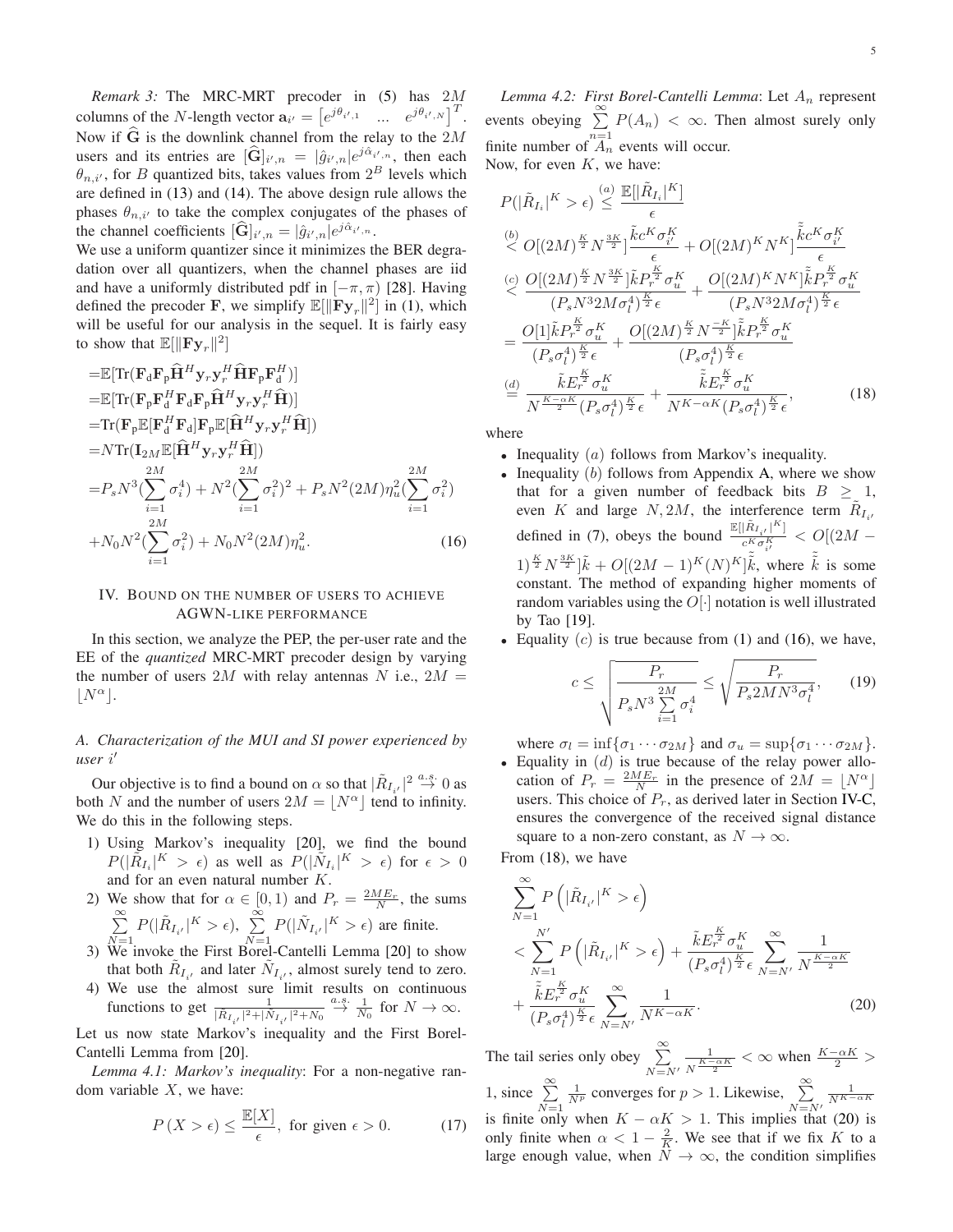*Remark 4:* Note that a sufficient condition for the summation in [\(20\)](#page-4-3) to be finite is that *the lower bound of the large scale fading parameters must be non-zero i.e.,*  $\sigma_l > 0$  *and the upper bound be finite i.e.,*  $\sigma_u < \infty$ . The authors of [\[12\]](#page-15-11), [\[13\]](#page-15-13) do not impose such conditions on the large scale fading parameters, since the number of users in [\[12\]](#page-15-11), [\[13\]](#page-15-13) does not scale with the number of relay antennas N.

By using the First Borel-Cantelli lemma (see Lemma [4.2\)](#page-4-4), we therefore have  $\tilde{R}_{I_{i'}} \stackrel{a.s.}{\rightarrow} 0$  as  $N \rightarrow \infty$ , for  $\alpha \in [0,1)$ . Since  $|x|^2$  is continuous in x, invoking the Continuous Mapping Theorem of [\[20\]](#page-15-19), we have

<span id="page-5-4"></span>
$$
|\tilde{R}_{I_{i'}}|^2 \stackrel{a.s.}{\to} 0 \text{ as } N \to \infty. \tag{21}
$$

Both the MUI and SI terms almost surely go to zero for  $P_r =$  $\frac{2ME_r}{N}$ , and the number of users  $2M = \lfloor N^{\alpha} \rfloor$  with  $\alpha < 1$ , for any arbitrary choice of feedback bits  $B \ge 1$  and channel estimation error variance, as  $N \to \infty$ .

*Remark 5:* The sum in [\(20\)](#page-4-3) is finite for  $\alpha < 1$ , because all the even moments of a Gaussian random variable exist. Let us suppose that instead of Gaussian, the channel entries are iid with some zero-mean, complex-valued distribution. Then for this new distribution, it turns out that the derivation of [\(18\)](#page-4-2) and [\(20\)](#page-4-3) remains exactly the same. Also, at this point let us assume that all higher moments beyond Kth moment do not exist for the new distribution. *Then* [\(20\)](#page-4-3) *is finite only when*  $\alpha < 1 - \frac{2}{K}$ *implying the the number of users can only grow as fast*  $N^{1-\frac{2}{K}}$ *. This implies that the above analysis characterizing the MUI and SI is applicable for any zero-mean non-Gaussian complex* distribution with the pdf  $f_{\alpha_{i'n}}(.)$  of  $\alpha_{i'n}$  satisfying  $f_{\alpha_{i'n}}(x) =$  $f_{\alpha_{i'n}}(x+\pi)$ , as shown in Appendix **[B](#page-13-0)**. We make another crucial observation. For the Gaussian case, with  $\alpha = 0$  and  $B = \infty$ , *our analysis reduces to that of [\[12\]](#page-15-11), [\[13\]](#page-15-13), where the authors fixed the number of users* 2M*, while increasing the number of relay antennas*.

*B. Characterization of the noise forwarded by the relay to user* i ′

The forwarded noise term from [\(8\)](#page-3-4) can be expressed as

$$
\tilde{N}_{I_{i'}}
$$
\n
$$
= c\sigma_{i'} \sum_{l'=1}^{2M} \mathbf{g}_{i'} \mathbf{a}_{l'} \tilde{n}_l = c\sigma_{i'} \Big( \mathbf{g}_{i'} \mathbf{a}_{i'} \tilde{n}_i + \sum_{l'=1, l'\neq i}^{2M} \mathbf{g}_{i'} \mathbf{a}_{l'} \tilde{n}_l \Big)
$$
\n
$$
= c\sigma_{i'} \Big( \sum_{p=1}^{N} |g_{i'p}| e^{j\delta_{pi'}^{[i'p]}} \tilde{n}_i + \sum_{l'=1, l'\neq i}^{2M} \sum_{p'=1}^{N} |g_{i'p'}| e^{j\delta_{p'l'}^{[i'p']}} \tilde{n}_l \Big),
$$
\n(22)

where  $\tilde{n}_l = \hat{\mathbf{h}}_l^H \mathbf{n}_r$ . By using Markov's inequality we have

$$
P(|\tilde{N}_{I_{i'}}|^K > \epsilon) \le \frac{\mathbb{E}[|\tilde{N}_{I_{i'}}|^K]}{\epsilon}
$$
  

$$
\langle O[N^{\frac{3K}{2}}] + O[(2M)^{\frac{K}{2}}N^K)] \frac{c^K \sigma_i^K \tilde{k}}{\epsilon}
$$
  

$$
\langle O[N^{\frac{3K}{2}}] + O[(2M)^{\frac{K}{2}}N^K)] \frac{P_r^{\frac{K}{2}} \sigma_u^K \tilde{k}}{(P_s 2MN^3 \sigma_l^4)^{\frac{K}{2}} \epsilon}
$$

<span id="page-5-0"></span>
$$
\stackrel{(c)}{=} (O[N^{\frac{3K}{2}}] + O[(2M)^{\frac{K}{2}}N^{K}]) \frac{E_{r}^{\frac{K}{2}} \sigma_{u}^{K} \tilde{k}}{(P_{s}N^{4}\sigma_{l}^{4})^{\frac{K}{2}} \epsilon}
$$
\n
$$
\stackrel{(d)}{=} \frac{E_{r}^{\frac{K}{2}} \sigma_{u}^{K} \tilde{k}}{N^{\frac{K}{2}} (P_{s}\sigma_{l}^{4})^{\frac{K}{2}} \epsilon} + \frac{E_{r}^{\frac{K}{2}} \sigma_{u}^{K} \tilde{k}}{N^{K - \frac{\alpha K}{2}} (P_{s}\sigma_{l}^{4})^{\frac{K}{2}} \epsilon}.
$$
\n(23)

• Inequality in  $(a)$  follows from Appendix [C,](#page-14-0) where we show that for even  $K$ , and for large N and  $2M$ , the relay noise term  $\tilde{N}_{I_{i'}}$  can be bounded as  $\frac{\mathbb{E}[\left|\tilde{N}_{I_{i'}}\right|^{K}]}{c^{K}\sigma_{i'}^{K}}$  $\frac{|N_{I_{i'}}|^{\cdots}}{c^{K}\sigma_{i'}^{K}} < O[N^{\frac{3K}{2}}]\tilde{k} +$  $O[(2M)^{\frac{K}{2}}N^K]\tilde{k}.$ 

<span id="page-5-2"></span>• Inequality in  $(b)$  follows from  $(19)$  and from the fact that  $\sigma_u \geq \sigma_i \,\,\forall i.$ 

- Equality in (c) follows the assignment  $P_r = \frac{2ME_r}{N}$ .
- Equality in (d) is true, because  $2M = |N^{\alpha}|$ .

Now, from [\(23\)](#page-5-0) we have,

<span id="page-5-1"></span>
$$
\sum_{N=1}^{\infty} P(|\tilde{N}_{I_{i'}}|^K > \epsilon)
$$
\n
$$
< \sum_{N=1}^{N'} P(|\tilde{N}_{I_{i'}}|^K > \epsilon) + \sum_{N=N'}^{\infty} \frac{E_r^{\frac{K}{2}} \sigma_u^K \tilde{k}}{N^{\frac{K}{2}} (P_s \sigma_l^4)^{\frac{K}{2}} \epsilon}
$$
\n
$$
+ \sum_{N=N'}^{\infty} \frac{E_r^{\frac{K}{2}} \sigma_u^K \tilde{k}}{N^{K - \frac{\alpha K}{2}} (P_s \sigma_l^4)^{\frac{K}{2}} \epsilon}.
$$
\n(24)

For large K and  $\alpha \, < 1$ , the tail series  $\sum_{n=1}^{\infty}$  $N = N'$ 1  $\overline{N^{\frac{K}{2}}}$ and  $\sum_{n=1}^{\infty}$  $N = N'$ 1  $\frac{1}{N^{K-\frac{\alpha K}{2}}}$  in [\(24\)](#page-5-1) are finite and consequently  $\sum_{i=1}^{\infty}$  $\sum_{N=1}^{\infty} P(|\tilde{N}_{I_{i'}}|^K > \epsilon) < \infty$ . Hence, by the Borel-Cantelli Lemma (see Lemma [4.2\)](#page-4-4), the noise term  $\tilde{N}_{I_{i'}} \stackrel{a.s.}{\rightarrow} 0$  as  $N \rightarrow$  $\infty$ , for  $\alpha < 1$ . Since  $|x|^2$  is continuous in  $x \in \mathbb{C}$ , we have,

<span id="page-5-3"></span>
$$
|\tilde{N}_{I_{i'}}|^2 \stackrel{a.s.}{\to} 0 \text{ for } \alpha < 1 \text{ as } N \to \infty.
$$
 (25)

From [\(21\)](#page-5-2) and [\(25\)](#page-5-3), and for  $\alpha \in [0, 1)$ ,  $2M = \lfloor N^{\alpha} \rfloor$  and  $P_r = \frac{2ME_r}{N}$ , the term  $|\tilde{R}_{I_{i'}}|^2 + |\tilde{N}_{I_{i'}}|^2 \stackrel{a.s.}{\rightarrow} 0$  as  $N \rightarrow \infty$ . We therefore have,

<span id="page-5-5"></span>
$$
\frac{1}{|\tilde{R}_{I_{i'}}|^2 + |\tilde{N}_{I_{i'}}|^2 + N_0} \xrightarrow{a.s.} \frac{1}{N_0} \text{ as } N \to \infty. \tag{26}
$$

<span id="page-5-6"></span>The above result follows from the fact that the term  $\frac{1}{x+N_0}$  is continuous in  $x \in \mathbb{C}$  for a fixed  $N_0 > 0$  and the convergence of the term  $\left( |\tilde{R}_{I_{i'}}|^2 + |\tilde{N}_{I_{i'}}|^2 \right)$  is in almost sure sense.

*Remark 6:* Note that [\(20\)](#page-4-3) and [\(24\)](#page-5-1) are not finite for  $K =$  $\infty$ . Hence  $\alpha = 1$  is not achievable with the aid of MRC-MRT scheme.

<span id="page-5-7"></span>*Remark 7: Equation* [\(18\)](#page-4-2) *shows that the rate of conver*gence of  $\tilde{R}_{I_{i'}}$  to zero does not depend on any particular  $(i',i)$ *receiver-transmitter pair. Hence,*  $R_{I_{i'}}$  *converges uniformly to* 0 *for all users*. Likewise,  $\tilde{N}_{I_{i'}}$  converges uniformly to 0 for all users. This fact will be used in Appendix [D.](#page-14-1)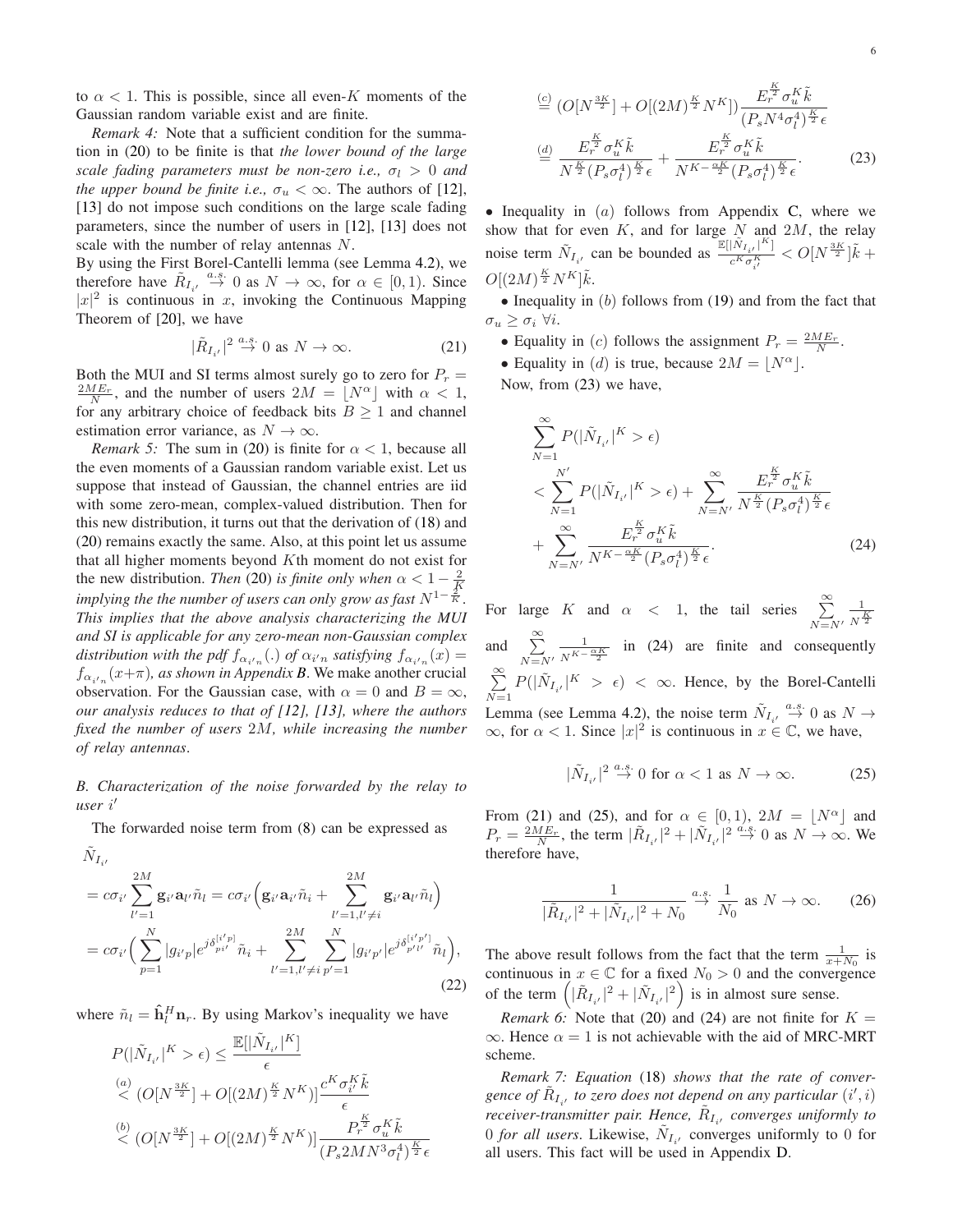# <span id="page-6-0"></span>*C. Characterization of the received distance squared for user* i ′ *and relay power scaling*

We know from [\(9\)](#page-3-5) and [\(10\)](#page-3-6) that the received distance at the  $i$ <sup>'</sup>th user is given by

$$
d_{i'} = |\triangle x_i| c \sigma_{i'} \sigma_i \Big(\sum_{n=1}^N |g_{i'n}| \, e^{j \delta_{ni'}^{[i'n]}} \Big) \Big(\sum_{n=1}^N \hat{h}_{ni}^* h_{ni}\Big).
$$

For  $2M = \lfloor N^{\alpha} \rfloor$  and  $\alpha \in [0, 1)$ , by substitutin  $\sqrt{\frac{P_r}{\mathbb{E}[||\mathbf{F}\mathbf{y}_r||^2]}}$  from [\(16\)](#page-4-1) and introducing the short hand For  $2M = |N^{\alpha}|$  and  $\alpha \in [0, 1)$ , by substituting  $c =$ 

$$
k_N = \sqrt{\frac{\frac{NP_r}{N^{\alpha}}}{\frac{P_s \sum\limits_{i=1}^{N^{\alpha}} \sigma_i^4}{N^{\alpha}} + \frac{(\sum\limits_{i=1}^{N^{\alpha}} \sigma_i^2)^2}{N^{1+\alpha}} + \frac{P_s \eta_u^2 \sum\limits_{i=1}^{N^{\alpha}} \sigma_i^2}{N} + \frac{N_0 \sum\limits_{i=1}^{N^{\alpha}} \sigma_i^2}{N^{1+\alpha}} + \frac{N_0 \eta_u^2}{N^2}}}
$$
(27)

we get  $d_{i'}$ 

$$
\sum_{i=1}^{N} |g_{i'n}| e^{j\delta_{ni'}^{[i'n]}} \frac{\sum_{i=1}^{N} \hat{h}_{ni}^* h_{ni}}{N} \n\stackrel{a.s.}{\rightarrow} |\triangle x_i|\sigma_{i'}\mathbb{E}[|g_{i'n}| e^{j\delta_{ni'}^{[i'n]}}] \mathbb{E}[\hat{h}_{ni}^* h_{ni}] \lim_{N \to \infty} k_N
$$
\n(28)

$$
= |\triangle x_i| \sigma_{i'} \mathbb{E}[|g_{i'n}| e^{j\delta_{ni'}^{[i'n]}}] \mathbb{E}[(\sigma_i h_{ni}^* + [\mathbf{E}_u]_{ni}^*) h_{ni}] \lim_{N \to \infty} k_N
$$

$$
= |\triangle x_i|\sigma_{i'}\sigma_i^2 \mathbb{E}[|g_{i'n}| e^{j\delta_{ni'}^{[i'n]}}] \sqrt{\frac{E_r}{P_s \lim_{\substack{\sum \limits_{i=1}^{N^{\alpha}} \sigma_i^4 \\ N \to \infty}}}}.
$$
 (29)

• Equation [\(28\)](#page-6-1) follows by applying SLLN to  $\sum_{n=1}^N|g_{i'n}|e^{j\delta_{ni'}^{[i'n]}}$ N and  $\sum_{n=1}^{N} \hat{h}_{ni}^{*} h_{ni}$  $\overline{N}$  as  $N \to \infty$ .

• Relay power law: Equation [\(29\)](#page-6-2) is true because  $\lim_{N\to\infty}k_N=\sqrt{\frac{E_r}{\frac{E_r}{E}}$  $P_s \lim_{N \to \infty}$  $\frac{N^{\alpha}}{\sum\limits_{i=1}^{N^{\alpha}}\sigma_i^4}$ , where  $E_r = \frac{NP_r}{N^{\alpha}}$  for a constant

 $P_s$ . For the received distance of user i' to be non-zero, we require  $k_N > 0$ ; consequently a constant  $E_r$  is a possible choice. This implies that the relay power must scale as  $P_r = \frac{N^{\alpha}E_r}{N} = \frac{2ME_r}{N}$ . This is different from the relay power *laws derived in [\[12\]](#page-15-11), [\[13\]](#page-15-13) for TDD precoders, which do not account for the*  $N^{\alpha}$  *term in*  $P_r$ *, which arises due to scaling the number of users as*  $2M = N^{\alpha}$ . This is because we *simultaneously* scale both M and N to  $\infty$  whilst obeying  $2M = N^{\alpha}$ . By contrast, the power scaling laws of [\[12\]](#page-15-11), [\[13\]](#page-15-13) are only valid for  $N \to \infty$  in conjugation with a finite M, which does not allow them to vary simultaneously. Our current framework therefore allows us to investigate the BER, rate and energy efficiency, when both  $M$  and  $N$  are large. Now if we simultaneously vary both  $M$  and  $N$ , we cannot use the law of large numbers to quantify the MUI term as in [\[12\]](#page-15-11), [\[13\]](#page-15-13). This is explained as follows:

• Invoking strong law of large numbers (SLLN), the authors of [\[12\]](#page-15-11), showed that the MUI term in [\(7\)](#page-3-3) obeys  $R_{I_i} \stackrel{a.s.}{\rightarrow} 0$  as  $N \to \infty$  and for a fixed 2M. This is because according to SLLN for  $N \to \infty$  the inner products between 1) uplink

channel vectors  $\hat{\mathbf{h}}_i^H$  and  $\mathbf{h}_m$  for  $i \neq m$ ; as well as 2) between the downlink channel vectors  $g_{i'}$  and  $a_{l'}$  for  $i' \neq l'$ converge to zero in the expressions  $\sum_{ }^{2M}$  $m=1,m\neq i$  $\sigma_m \mathbf{\hat{h}}_i^H \mathbf{h}_m x_m$ and  $\sum_{i=1}^{2M}$  $\sum_{l'=1,l'\neq i'} c\sigma_{i'}\mathbf{g}_{i'}\mathbf{a}_{l'}$  $\sum_{i=1}^{2}$  $\sum_{m=1}^{2m} \sigma_m \hat{\mathbf{h}}_l^H \mathbf{h}_m x_m$  in  $\tilde{R}_{I_i}$  in [\(7\)](#page-3-3) and consequently almost surely we have  $\tilde{R}_{I_i} \rightarrow 0$ . However, if the number of users varies with that of the relay antennas i.e.,  $2M = \lfloor N^{\alpha} \rfloor$ , the SLLN cannot be applied to each term in [\(7\)](#page-3-3) i.e., to each term in the expression  $\sum_{n=1}^{N^{\alpha}}$  $m=1, m\neq i$  $\sigma_m \hat{\mathbf{h}}_i^H \mathbf{h}_m x_m$  and  $\sum^{\alpha}$  $\sum_{l'=1,l'\neq i'} c\sigma_{i'}\mathbf{g}_{i'}\mathbf{a}_{l'}$  $\sum^{\alpha}$  $\sum_{m=1}^{\infty} \sigma_m \hat{\mathbf{h}}_l^H \mathbf{h}_m x_m$  to conclude that  $\tilde{R}_{I_i} \to$ 0 almost surely with  $N \to \infty$ , as the summation limit itself now varies with N.

• Similarly, for a fixed  $2M$ , reference [\[12\]](#page-15-11) approximates MUI  $\tilde{R}_{I_i}$  by Gaussian noise for  $N \gg 2M$  by applying central limit theorem to each term in [\(7\)](#page-3-3) and then adding up  $2M$  Gaussian terms. This simplifies the computation of the lower bound on the sum-rate. However if  $2M = |N^{\alpha}|$ , this approximation cannot be applied to the individual terms.

<span id="page-6-2"></span><span id="page-6-1"></span>In the current work, we overcome the above problems by using Markov's inequality (Lemma [4.1\)](#page-4-6), Borel Cantelli Lemma (Lemma [4.2\)](#page-4-4) and Dominated Convergence Theorem (Theorem [4.3\)](#page-6-3), which allow us to derive power scaling laws which, are valid for a wide class of non-Gaussian channels – *channels whose higher moments do not exist (see Remark [5\)](#page-5-4)– and not only Gaussian channels as in [\[12\]](#page-15-11), [\[13\]](#page-15-13)*.

#### *D. Asymptotic pairwise error performance*

We now compute the symbol PEP, per-use rate and the system's  $EE$  in almost sure sense for large  $N$  values. To derive this result, we will choose the following theorem proved in [\[20\]](#page-15-19).

<span id="page-6-3"></span>*Theorem 4.3: Dominated Convergence Theorem: Let*  $X_n$ be a sequence of random variables so that for each  $n$ ,  $X_n \le Y$  almost surely and  $\mathbb{E}[|Y|] < \infty$ . Then  $\lim_{n \to \infty} \mathbb{E}[X_n] =$  $\mathbb{E}[\lim_{n\to\infty}X_n].$ 

Note from [\(29\)](#page-6-2), that the convergence in [\(29\)](#page-6-2) is in almost sure sense, since  $|x|^2$  is continuous in  $\mathbb{C}$ . Then we assert that

$$
d_{i'}^2 \stackrel{a.s.}{\rightarrow} \left(\sigma_i^2 \sigma_{i'}|\triangle x_i| \mathbb{E}\left[|g_{i'n}|e^{j\delta_{ni'}^{[i'n]}}\right]\right)^2 \left(\frac{E_r}{P_s \lim_{\substack{\sum\limits_{i=1}^{N^\alpha} \sigma_i^4 \\ N \to \infty}}}\right).
$$
\n(30)

From [\(26\)](#page-5-5) and [\(30\)](#page-6-4), it follows that for  $2M = N^{\alpha}, P_r =$  $\frac{2ME_r}{N}, \alpha < 1$  and  $N \to \infty$ 

<span id="page-6-4"></span>
$$
\frac{d_{i'}^2}{|\tilde{R}_{I_{i'}}|^2+|\tilde{N}_{I_{i'}}|^2+N_0}
$$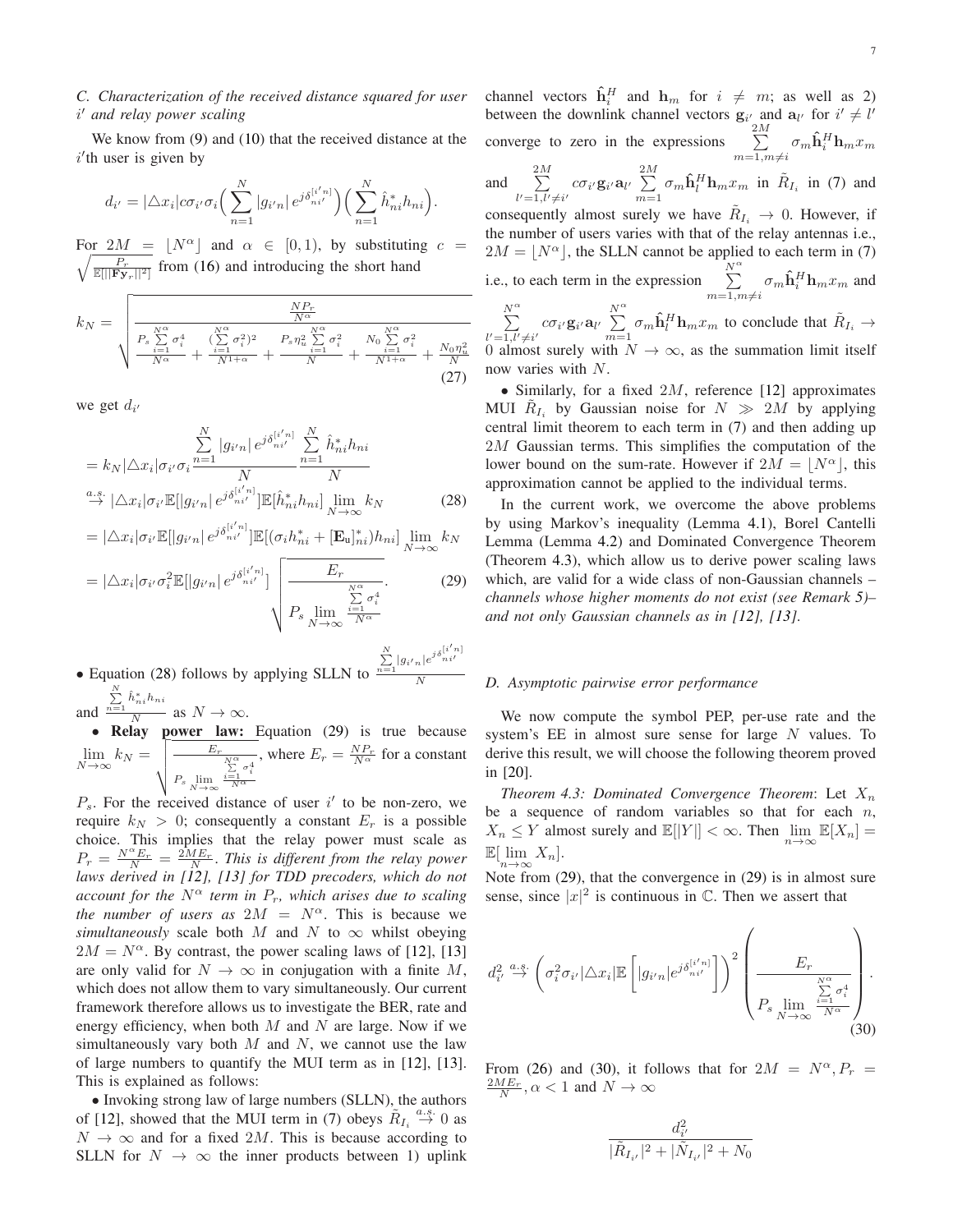$$
\xrightarrow{a.s.} \frac{\left(\sigma_i^2 \sigma_{i'}|\triangle x_i| \mathbb{E}\left[|g_{i'n}|e^{j\delta_{ni'}^{[i'n]}}\right]\right)^2}{N_0} \left(\frac{E_r}{P_s \lim_{N \to \infty} \frac{\sum\limits_{i=1}^{N^\alpha} \sigma_i^4}{N^\alpha}}\right).
$$
\n(31)

The asymptotic symbol-PEP of user  $i'$  averaged over all channel realizations is

$$
\lim_{N \to \infty} \mathbb{E} \left[ Q \left( \sqrt{\frac{d_{i'}^2}{|\tilde{R}_{I_{i'}}|^2 + |\tilde{N}_{I_{i'}}|^2 + N_0}} \right) \right]
$$
\n
$$
\stackrel{(a)}{=} \mathbb{E} \left[ Q \left( \sqrt{\frac{\lim_{N \to \infty} \frac{d_{i'}^2}{|\tilde{R}_{I_{i'}}|^2 + |\tilde{N}_{I_{i'}}|^2 + N_0}} \right) \right]
$$
\n
$$
\stackrel{(b)}{=} Q \left( \frac{|\Delta x_i| \sigma_{i'} \sigma_i^2 \mathbb{E}[|g_{i'n}| e^{j\delta_{ni'}^{[i'n]}}}{\sqrt{N_0}} \right) \frac{E_r}{P_s \lim_{N \to \infty} \frac{\sum\limits_{i=1}^{N^\alpha} \sigma_i^4}{N^\alpha}}
$$
\n
$$
\stackrel{(c)}{=} Q \left( \frac{|\Delta \tilde{x}_i| \zeta_{i,i'} \sqrt{E_r}}{\sqrt{N_0}} \right). \tag{32}
$$

Here the expectation is over all realizations of  $H, G, E_u$  and  $E_d$ . The equality in (a) follows from Theorem [4.3,](#page-6-3) and because the complementary error function  $Q(x) \leq 1$  and  $Q(\sqrt{x})$  is non-negative and continuous in x [\[29\]](#page-15-28). Equality in  $(b)$  follows from [\(31\)](#page-7-0). In  $(c)$  we use the constant  $\zeta_{i,i'} = \frac{\sigma_{i'} \sigma_i^2 \mathbb{E}[|g_{i'n}|e^{j\delta_{ni'}^{[i'n]}}]}{\sqrt{N}}$  $\sqrt{\lim_{N\to\infty}}$  $\frac{N^{\alpha}}{\sum\limits_{i=1}^{N^{\alpha}}\sigma_i^4}$ . Since  $\mathbb{E}[|x_i|^2] = P_s$ , the

term  $|\Delta \tilde{x}_i| = \frac{|\Delta x_i|}{\sqrt{P_s}}$  represents the minimum distance among all the points of the unit-energy transmit constellation.

*Remark 8:* An AWGN channel is represented by  $y =$  $\zeta_{i,i'}x + n$ , where x is the transmit symbol with power  $E_r$ and *n* is iid  $CN(0, N_0)$ , which has the same symbol PEP as that of [\(32\)](#page-7-1). This verifies our claim that the per-user symbol-PEP of the MRC-MRT precoder converges almost surely to that of an equivalent AWGN channel.

*Remark 9:* The impact of the DL channel estimation error and of the quantized precoder is captured in  $\mathbb{E}[|g_{i'n}| e^{j\delta_{ni}^{[i'n]}}]$ , which can be evaluated numerically. Note that the UL channel estimation error does not impact the asymptotic PEP, since [\(32\)](#page-7-1) shows that the asymptotic PEP is not a function of the UL channel estimation error variance  $\eta_u^2$ .

Impact of the Number of Quantization Bits (B) on **Symbol-PEP:** It is clear from [\(32\)](#page-7-1) that  $\mathbb{E}[|g_{i' n}| e^{j\delta_{ni'}^{[i' n]}}]$  has to be computed to investigate the impact of quantization bits B on the asymptotic per-user PEP. It is difficult to evaluate  $\mathbb{E}[|g_{i'n}|]$   $\mathbb{E}[|g_{i'n}|]$  to get any analytical result for the asymptotic PEP, when the estimation error  $\eta_u^2$  and  $\eta_d^2 > 0$ . We now proceed to demonstrate how  $B$  impacts the asymptotic PEP, when  $\eta_u^2 = \eta_d^2 = 0$ .

We know from [\(11\)](#page-3-7) that  $\delta_{ni'}^{[i'n]} = \alpha_{i'n} + \theta_{ni'}$ . Due to the precoding rule defined in [\(13\)](#page-3-0) and [\(14\)](#page-3-1) we can see that when  $\eta_u^2 = \eta_d^2 = 0$ , we have  $\delta_{ni'}^{[i'n]} \in \left[\frac{\pi}{2^B}, \frac{\pi}{2^B}\right]$ . For  $(\beta, \beta + \delta \beta) \subset$   $\left[\frac{-\pi}{2^B}, \frac{\pi}{2^B}\right]$ , we have,

<span id="page-7-2"></span>
$$
\{\delta_{ni'}^{[i'n]} \in (\beta, \beta + \delta\beta)\}
$$
  
= 
$$
\bigcup_{k=1}^{2^B} {\{\alpha_{i'n} \in (\beta + \mu_{S_k}, \beta + \delta\beta + \mu_{S_k})\}}.
$$
 (33)

<span id="page-7-0"></span>Equation [\(33\)](#page-7-2) is true because i) whenever  $\alpha_{i'n} \in (\beta +$  $\mu_{S_k}, \beta + \delta\beta + \mu_{S_k}$ ), the parameter obeys  $\theta_{ni'} = -\mu_{S_k}$  (see [\(13\)](#page-3-0)); ii)  $\alpha_{i' n} \in (\beta + \mu_{S_k}, \beta + \delta \beta + \mu_{S_k}) \subset S_k$  for each  $k = 1, \dots, 2^B$  (see [\(13\)](#page-3-0), [\(14\)](#page-3-1)); and iii)  $\bigcup_{k=1}^{B} S_k = [-\pi, \pi]$  and  $S_k \cap S_l = \phi, k \neq l$  (see text after [\(15\)](#page-3-8)). Hence from [\(33\)](#page-7-2), we have:

<span id="page-7-3"></span>
$$
P(\{\delta_{ni'}^{[i'n]}\in(\beta,\beta+\delta\beta)\})
$$
  
=
$$
\sum_{k=1}^{2^B} P(\{\alpha_{i'n}\in(\beta+\mu_{S_k},\beta+\delta\beta+\mu_{S_k})\}) = \frac{2^B\delta\beta}{2\pi}.
$$
  
(34)

<span id="page-7-1"></span>Equation [\(34\)](#page-7-3) follows from the fact that the angle  $\alpha_{i'n}$  of the complex Gaussian random variable  $g_{i'n}$  is uniformly distributed in  $[-\pi, \pi]$ . Hence for  $\eta_u^2 = \eta_d^2 = 0$ ,  $\delta_{ni'}^{[i'n]}$  is distributed uniformly with pdf  $f_{\delta_{ni'}^{[i'n]}}(x) = \frac{2^B}{2\pi}$  $\frac{2^2}{2\pi}$ , which is independent of  $|g_{i'n}|$ , since  $\alpha_{i'n}$  is independent of  $|g_{i'n}|$ . Note that  $|g_{i'n}|$  is Rayleigh distributed with a pdf of  $f_{|g_{i'n}|}(y) = 2ye^{-y^2}$ . Hence, we have:

$$
\mathbb{E}[|g_{i'n}| e^{j\delta_{ni'}^{[i'n]}}] = \mathbb{E}[|g_{i'n}|] \mathbb{E}[e^{j\delta_{ni'}^{[i'n]}}]
$$
  
= 
$$
\int_{0}^{\infty} y f_{|g_{i'n}|}(y) dy \int_{-\frac{\pi}{2B}}^{\frac{\pi}{2B}} e^{jx} f_{\delta_{ni'}^{[i'n]}}(x) dx = \frac{\sqrt{\pi} \sin(\frac{\pi}{2B})}{\frac{2\pi}{2B}}.
$$
 (35)

<span id="page-7-6"></span>It follows from [\(32\)](#page-7-1) and [\(35\)](#page-7-4) that when  $\eta_u^2 = \eta_d^2 = 0$  the per-user asymptotic PEP is

<span id="page-7-5"></span><span id="page-7-4"></span>
$$
Q\left(\frac{|\Delta \tilde{x}_i|\sigma_{i'}\sigma_i^2\sqrt{\pi}\sin(\frac{\pi}{2^B})\sqrt{E_r}}{\sqrt{N_0}\frac{2\pi}{2^B}\sqrt{\lim_{N\to\infty}\frac{\sum\limits_{i=1}^{N^{\alpha}}\sigma_i^4}{N^{\alpha}}}}\right).
$$
(36)

*Remark 10:* We see from [\(36\)](#page-7-5) that the PEP of a quantized precoder is a function of  $\frac{\sin(\frac{\pi}{2B})}{\pi}$ , which has a maximum value of unity for  $B = \infty$  and  $\frac{2^B}{0.9}$  for  $B = 2$ . For  $B = 2$  the PEP, and consequently the BER, of the quantized MRC-MRT precoder will be close to that of the unquantized one for large N. We will validate this fact later in the numerical section. Although we do not have a closed-form PEP expression for analyzing the impact of quantization in presence of channel estimation error, we conjecture that with  $B = 2$  and  $\eta_u^2$  and  $\eta_d^2 > 0$ , the BER of the quantized MRC precoder will be close to that of the unquantized one. We later numerically show that the conjecture is in fact true not only for the BER, but also for the per-user rate,EE.

*Remark 11:* From [\(36\)](#page-7-5), we conclude that the smaller the parameter lim of the MRC-MRT precoder becomes. A smaller limit value  $\sum_{i=1}^{N^{\alpha}} \sigma_i^4$ <br> $\frac{\sum_{i=1}^{N^{\alpha}} \sigma_i^4}{N^{\alpha}}$ , the better the asymptotic per-user PEP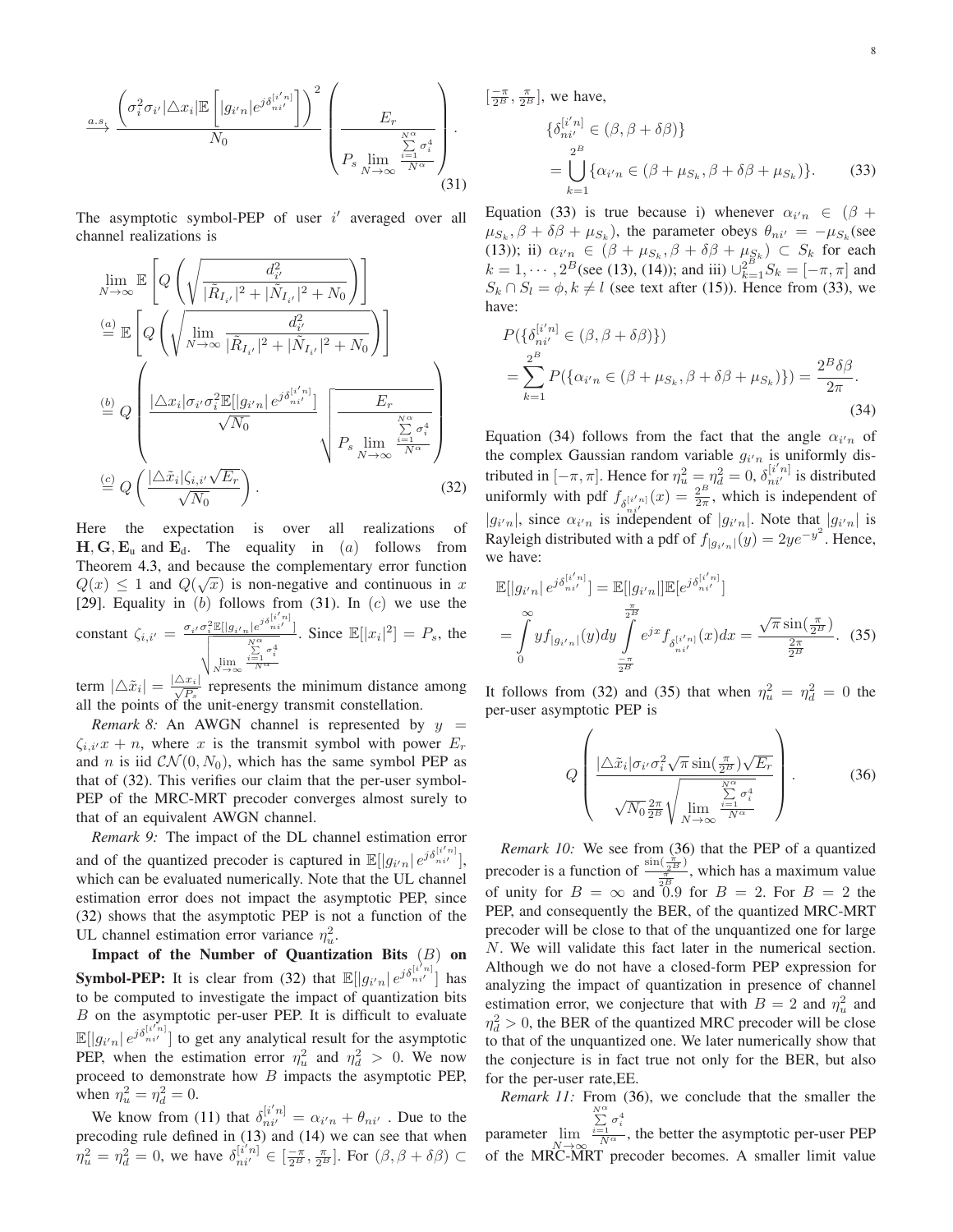implies larger path loss values on a average. This implies having a lower on average MUI power, leading to a better per-user BER.

#### *E. Asymptotic per-user rate*

The per-user rate is given by  $\frac{1}{2} \mathbb{E}[\log(1 + \frac{1}{2})]$  $\frac{p_{i'}^2}{|\tilde{R}_{I_{i'}}|^2 + |\tilde{N}_{I_{i'}}|^2 + N_0})$ , where  $p_{i'}^2 = c^2 \sigma_{i'}^2 \sigma_i^2 P_s \left| \mathbf{g}_{i'} \mathbf{a}_{i'} \hat{\mathbf{h}}_{i}^H \mathbf{h}_{i} \right|$ is the instantaneous received signal power of user i'. The 2  $p_{i'}^2$  expression is similar to the  $d_i^2$  expression in [\(9\)](#page-3-5). For  $2M = N^{\alpha}, P_r = \frac{2ME_r}{N}$  and  $\alpha \in [0, 1)$ , we can similarly prove that  $\frac{p_{i'}^2}{|\tilde{R}_{I_{i'}}|^2 + |\tilde{N}_{I_{i'}}|^2 + N_0}$ 

$$
\stackrel{a.s.}{\rightarrow} P_s \left( \sigma_i^2 \sigma_{i'} \mathbb{E} \left[ |g_{i'n}| e^{j \delta_{ni'}^{[i'n]}} \right] \right)^2 \left( \frac{E_r}{P_s \lim_{\substack{N \to \infty \\ N \to \infty}} \frac{\sum_{i=1}^N \sigma_i^4}{N^\alpha}} \right). \tag{37}
$$

The asymptotic per-user rate is given by

$$
\lim_{N \to \infty} \frac{1}{2} \mathbb{E} \Big[ \log \Big( 1 + \frac{p_{i'}^2}{|\tilde{R}_{I_{i'}}|^2 + |\tilde{N}_{I_{i'}}|^2 + N_0} \Big) \Big]
$$
\n
$$
\stackrel{(a)}{\leq} \mathbb{E} \Big[ \lim_{N \to \infty} \frac{1}{2} \log \Big( 1 + \frac{p_{i'}^2}{|\tilde{R}_{I_{i'}}|^2 + |\tilde{N}_{I_{i'}}|^2 + N_0} \Big) \Big]
$$
\n
$$
\stackrel{(b)}{=} \frac{1}{2} \log \left( 1 + \frac{\Big( \sigma_i^2 \sigma_{i'} \mathbb{E} \Big[ |g_{i'n}| e^{j\delta_{ni'}^{[i'n]}} \Big] \Big)^2}{N_0} \left( \frac{E_r}{\lim_{N \to \infty} \frac{\sum\limits_{i=1}^N \sigma_i^4}{N^\alpha}} \right) \right)
$$
\n
$$
= \frac{1}{2} \log \left( 1 + \frac{E_r \zeta_{i,i'}^2}{N_0} \right). \tag{38}
$$

Inequality in step  $(a)$  is from Fatou's lemma [\[20\]](#page-15-19), which states that if a sequence of positive random variables  $X_n \to X$ almost surely, then we have  $\lim_{n\to\infty} \mathbb{E}[X_n] \leq \mathbb{E}[X]$ . Equality in step (b) follows from [\(37\)](#page-8-1).

<span id="page-8-6"></span>*Remark 12:* We observe from [\(38\)](#page-8-2) that for an arbitrary choice of  $B \geq 1$ , the asymptotic per-user rate is upper bounded by the rate of an AWGN channel  $y = \zeta_{i,i'}x + n$  with transmit power  $E_r$  and noise n having pdf  $CN(0, N_0)$  when i) the relay power is being scaled as  $P_r = \frac{2ME_r}{N}$ ; and ii) the number of users being scaled as  $2M = |N^{\alpha}|$  for  $\alpha \in [0, 1)$ .

Impact of the Number of Quantization Bits  $(B)$  on Per-User Rate: This can be observed by investigating [\(38\)](#page-8-2), when the channel estimation error is  $\eta_u^2 = \eta_d^2 = 0$ . Substituting the value of  $\mathbb{E} \left[ \begin{array}{c} 0 \\ 0 \end{array} \right]$  $|g_{i^{\prime}n}|e^{j\delta^{[i^{\prime}n]}_{ni^{\prime}}}\Big]$ from [\(35\)](#page-7-4) in [\(38\)](#page-8-2), we get an upper bound on the per-user rate as follows

$$
\frac{1}{2}\log\left(1+\frac{\sigma_i^4 \sigma_{i'}^2 \pi \sin^2(\frac{\pi}{2^B}) E_r}{N_0(\frac{2\pi}{2^B})^2 \lim_{N \to \infty} \frac{\sum\limits_{i=1}^{N^\alpha} \sigma_i^4}{N^\alpha}}\right).
$$
(39)

We see from [\(39\)](#page-8-3) that the per-user rate of a quantized precoder, similar to PEP, is a function of  $\frac{\sin(\frac{\pi}{2B})}{\frac{\pi}{2B}}$ , which has a maximum value of unity for  $B = \infty$  and 0.9 for  $B = 2$ . Hence, for  $B = 2$  both quantized and unquantized MRC-MRT precoders will have similar rates, for large  $N$ , a fact which we will later validate in the numerical section.

#### *F. Asymptotic Energy efficiency*

Let us now investigate the EE of the quantized MRC-MRT precoder which is defined as  $\rho_N = \frac{R_N}{P_T + P_T}$  [\[12\]](#page-15-11). Here  $R_n$  is the system's sum rate, which is given by

$$
R_N = \frac{1}{2} \mathbb{E} \Big[ \sum_{i'=1}^{2M} \log \Big( 1 + \frac{p_{i'}^2}{|\tilde{R}_{I_{i'}}|^2 + |\tilde{N}_{I_{i'}}|^2 + N_0} \Big) \Big]. \tag{40}
$$

<span id="page-8-1"></span>Furthermore,  $P_r = \frac{2ME_r}{N_c}$  is the total transmit power of the relay, and  $P_T = 2M\dot{\mathbb{E}}\left[|x_i|^2\right] = 2MP_s$  is the total transmit power of the 2M single-antenna users. The asymptotic EE associated with  $2M = |N^{\alpha}|$  is given by

$$
\lim_{N \to \infty} \rho_N = \lim_{N \to \infty} \frac{\sum_{i'=1}^{N^{\alpha}} \mathbb{E} \Big[ \log \Big( 1 + \frac{p_{i'}^2}{|\tilde{R}_{I_{i'}}|^2 + |\tilde{N}_{I_{i'}}|^2 + N_0} \Big) \Big]}{\frac{2N^{\alpha} E_r}{N} + 2N^{\alpha} P_s}
$$
\n
$$
\stackrel{(a)}{\leq} \frac{1}{2P_s} \mathbb{E} \left[ \lim_{N \to \infty} \frac{\sum_{i'=1}^{N^{\alpha}} \log \Big( 1 + \frac{p_{i'}^2}{|\tilde{R}_{I_{i'}}|^2 + |\tilde{N}_{I_{i'}}|^2 + N_0} \Big)}{N^{\alpha}} \right]
$$
\n
$$
\stackrel{(b)}{=} \frac{1}{2P_s} \lim_{N \to \infty} \frac{\sum_{i'=1}^{N^{\alpha}} \log \Big( 1 + \frac{E_r \zeta_{i,i'}^2}{N_0} \Big)}{N^{\alpha}}.
$$
\n(41)

<span id="page-8-4"></span><span id="page-8-2"></span>The inequality in step  $(a)$  follows from Fatou's lemma [\[20\]](#page-15-19). Equality in (b) is proved in Appendix [D.](#page-14-1) *The crucial step in proving the result in Appendix [D](#page-14-1) is to assume*  $\inf{\sigma_1, \sigma_2, \ldots} = \sigma_l > 0$  *and*  $\sup{\sigma_1, \sigma_2, \ldots} = \sigma_u < \infty$ *, which allows for uniform convergence of the interference powers for all the* (i, i′ ) *receiver transmitter pairs*.

**Impact of Quantization Bits**  $(B)$  on EE: The impact of quantization on asymptotic EE can be seen by investigating [\(41\)](#page-8-4) when channel estimation error  $\eta_u^2 = \eta_d^2 = 0$ . Similar to the derivation of [\(39\)](#page-8-3), it can be shown that for  $\eta_u^2 = \eta_d^2 = 0$ , the EE upper bound in [\(41\)](#page-8-4) reduces to

<span id="page-8-5"></span>
$$
\frac{\sum_{i'=1}^{N^{\alpha}} \log\left(1 + \frac{\sigma_i^4 \sigma_{i'}^2 \pi \sin^2(\frac{\pi}{2^B}) E_r}{\sum_{i'=1}^{N^{\alpha}} \sum_{i'=1}^{\alpha} \sigma_i^4}\right)}{\sum_{i'=1}^{N^{\alpha}} \sum_{i'=1}^{N^{\alpha}} \sum_{i'=1}^{\alpha} \sigma_i^4}
$$
\n(42)

We see from [\(42\)](#page-8-5) that EE of a quantized precoder, similar to the PEP and per-user rate, is a function of  $\frac{\sin(\frac{\pi}{2B})}{\pi}$ . Hence for  $B = 2$ , and for large N, we will show that both quantized and unquantized MRC-MRT precoders will have similar EE.

#### V. NUMERICAL RESULTS AND DISCUSSIONS

<span id="page-8-3"></span><span id="page-8-0"></span>We now numerically investigate the BER, per-user rate and EE of the quantized MRC-MRT precoder using Monte Carlo simulations. We first investigate its BER and consider a system, where each user employs 4-QAM, and estimates its DL channel  $\sigma_i$ g<sub>i</sub> and then uniformly quantizes phases of the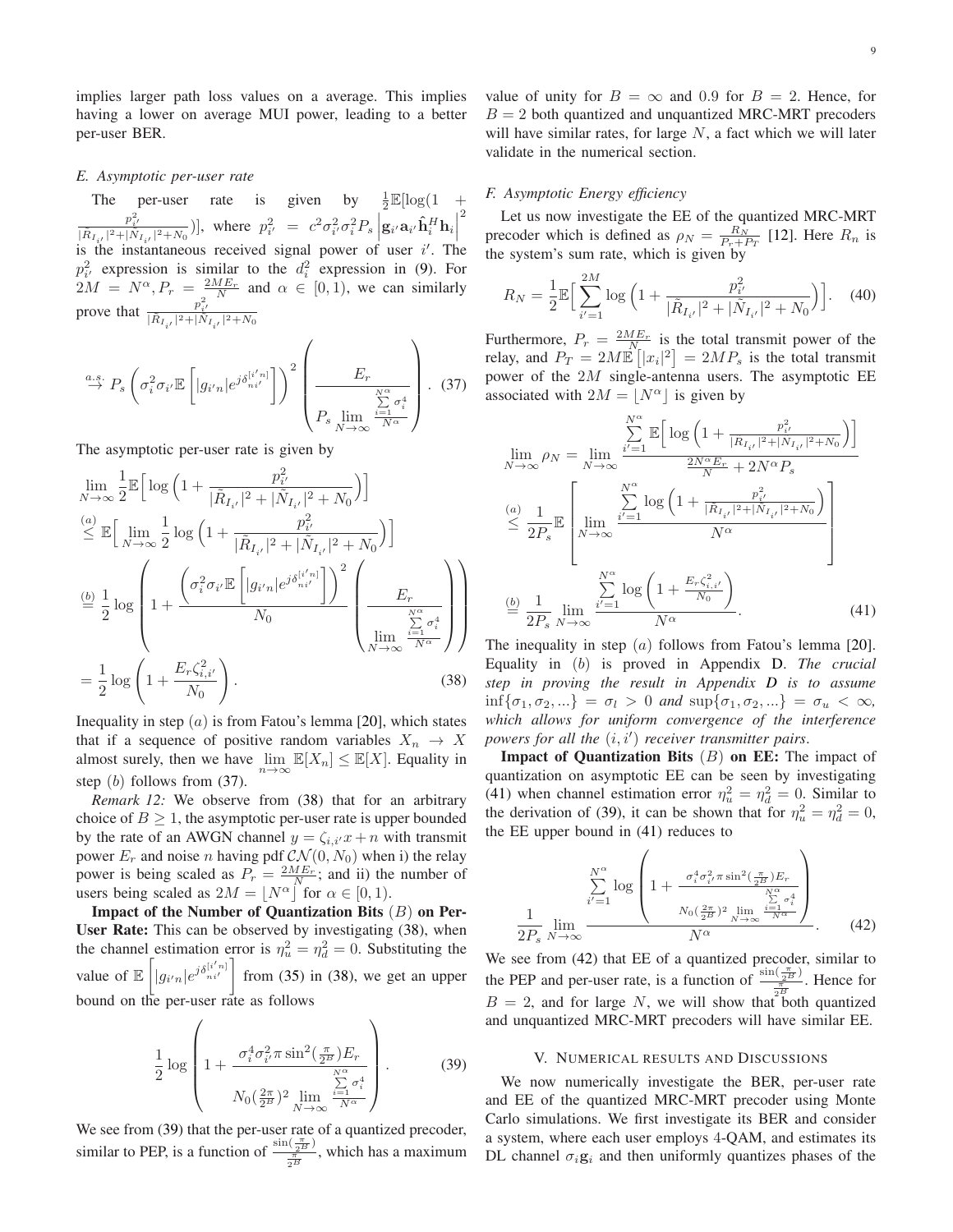entries of  $\sigma_i$ **g**<sub>i</sub> using B bits each. The relay also estimates the UL channel H. We plot the BER of users versus its respective average receive SNR. For example the average receive SNR for user 1 is defined as  $\frac{\mathbb{E}[|c\sigma_1\mathbf{g}_1\mathbf{a}_1\hat{\mathbf{h}}_2^H\sigma_2\mathbf{h}_2x_2|^2]}{\mathbb{E}[|n_1|^2]}$ . It is worthwhile noting that whenever we vary the number of relay antenna  $N$ , we vary the number of users  $2M = |N^{\alpha}|$ . *This is in contrast to [\[12\]](#page-15-11), where the number of users was fixed while varying N*. Also, here we fix  $\alpha = \frac{1}{3}$ .

We begin our investigation by setting the large scale fading parameter  $\sigma_i = 1, \forall i = 1, \cdots, 2M$ . Since all the users statistically observe the same channel, we plot the BER of first user alone. We recall from Remark [8](#page-7-6) that for  $\alpha \in [0,1)$ per-user symbol-PEP of the quantized MRC-MRT precoder converges almost surely to that of an equivalent AWGN channel  $y = \zeta_{i,i'}x + n$ , where  $\zeta_{i,i'}$  is defined after [\(32\)](#page-7-1). To verify this, we plot in Fig. [1a](#page-9-0) the BER of this equivalent AWGN channel versus the average receive SNR 2 ]  $\overline{\mathbb{E}[|n|^2]}$ with  $B = \infty$  and  $\eta_u^2 = \eta_d^2 = 0$ . We observe that with  $N = 200$ and  $B = 2$ , the first user BER is significantly inferior than the equivalent AWGN channel. With  $N = 1600, B = 2$  and  $2M = 12$ , and at  $10^{-4}$  BER, it requires only 1.6 dB higher SNR than that of the equivalent AWGN channel.

We now evaluate in Fig. [1a](#page-9-0) the effect of quantization on the BER of the MRC-MRT precoder using  $B = 1$  and  $B = 2$ bits. For benchmarking, we also plot the unquantized MRC-MRT massive MIMO TWR relay precoder from [\[12\]](#page-15-11), which is designed by assuming that the relay also has unquantized downlink CSI. We see that for  $N = 1600$  and  $B = 2$  bits, the BER of the quantized precoder is similar to that of the unquantized one. This can be justified by recalling that the asymptotic PEP, derived in [\(36\)](#page-7-5), is a function of sinc $(\frac{\pi}{2^B})$ . We now plot in Fig. [1b](#page-9-0) the sinc $\left(\frac{\pi}{2^B}\right)$  for different B values. We see that for  $B = 2$ ,  $\text{sinc}(\frac{\pi}{2^B}) = \frac{\sin(\frac{\pi}{2^B})}{\frac{\pi}{2^B}} = 0.9$ , which is 90% of its peak value. We note from Fig. [1a](#page-9-0) that for  $B = 1$ , the BER of the quantized precoder for  $N = 1600$  is  $\approx 1.5$  dB away from the unquantized one. This is because for  $B = 1$ ,  $\operatorname{sinc}(\frac{\pi}{2^B}) \approx$ 0.65; the PEP expression in [\(36\)](#page-7-5), and consequently the BER of the quantized precoder, proportionately degrades.

We now numerically show in Fig. [1c](#page-9-0) that the user PEP gracefully approaches the PEP of an equivalent AWGN channel with the number of relay antennas  $N \to \infty$ . For this study we have  $2M = N^{\frac{1}{3}}$ , we fix  $\eta_u^2 = \eta_d^2 = 0$ , and set  $N_0 = 1$  and  $B = 2$ . We observe that as N increases from 8 to 1728, the user PEP tends to its limit as calculated in [\(36\)](#page-7-5). This figure thus confirms that the system at  $N = 1728$  for the aforementioned parameters starts experiencing asymptotic PEP behavior.

We now assume large scale fading parameters for different users are varied as  $\sigma_i = d_i^{-2} 10^{\zeta_i}$  where  $\zeta_i$  is iid with pdf  $\mathcal{CN}(0,0.1)$  and  $d_i$  varies uniformly between 0 to 2 kms for  $i = 1, \dots, 2M$  [\[30\]](#page-15-29). We now plot the BER of the first three different users in Figs. [2a,](#page-10-0) [2b](#page-10-0) and [2c](#page-10-0) respectively for the following systems configuration:  $N = 200, 1600$  relay antennas,  $2M = \lfloor N^{\frac{1}{3}} \rfloor$  users, and with channel estimation error variance  $\eta_u^2 = \eta_d^2 = 1$ . We see from the plots that with  $B = 2$ , the BER of all the three users with the quantized MRC-MRT precoder is close to the unquantized one. Also,

<span id="page-9-0"></span>

Fig. 1: a) BER of the quantized  $(Q)$  and unquantized  $(U)$ MRC-MRT precoder [\[12\]](#page-15-11). Also channel estimation error  $\eta_u^2$  =  $\eta_d^2 = 0$ ; (b) Variation of sinc $\left(\frac{\pi}{2^B}\right) = \frac{\sin\left(\frac{\pi}{2^B}\right)}{\frac{\pi}{2^B}}$  with the number of quantization bits  $B$ ; (c) Variation of averaged per-user PEP  $\mathbb{E}_H$ h Q  $\Big(\sqrt{\frac{d_{i'}^2}{|\tilde{R}_{I_{i'}}|^2+|\tilde{N}_{I_{i'}}|^2+N_0}}\Big)$  with N.  $N_0 = 1, P_s = E_r = 2$ . For Fig 1a) and 1c), each user employs 4-QAM, and the number of users  $2M$  varies with relay antennas N as  $2M = \lfloor N^{\frac{1}{3}} \rfloor$ .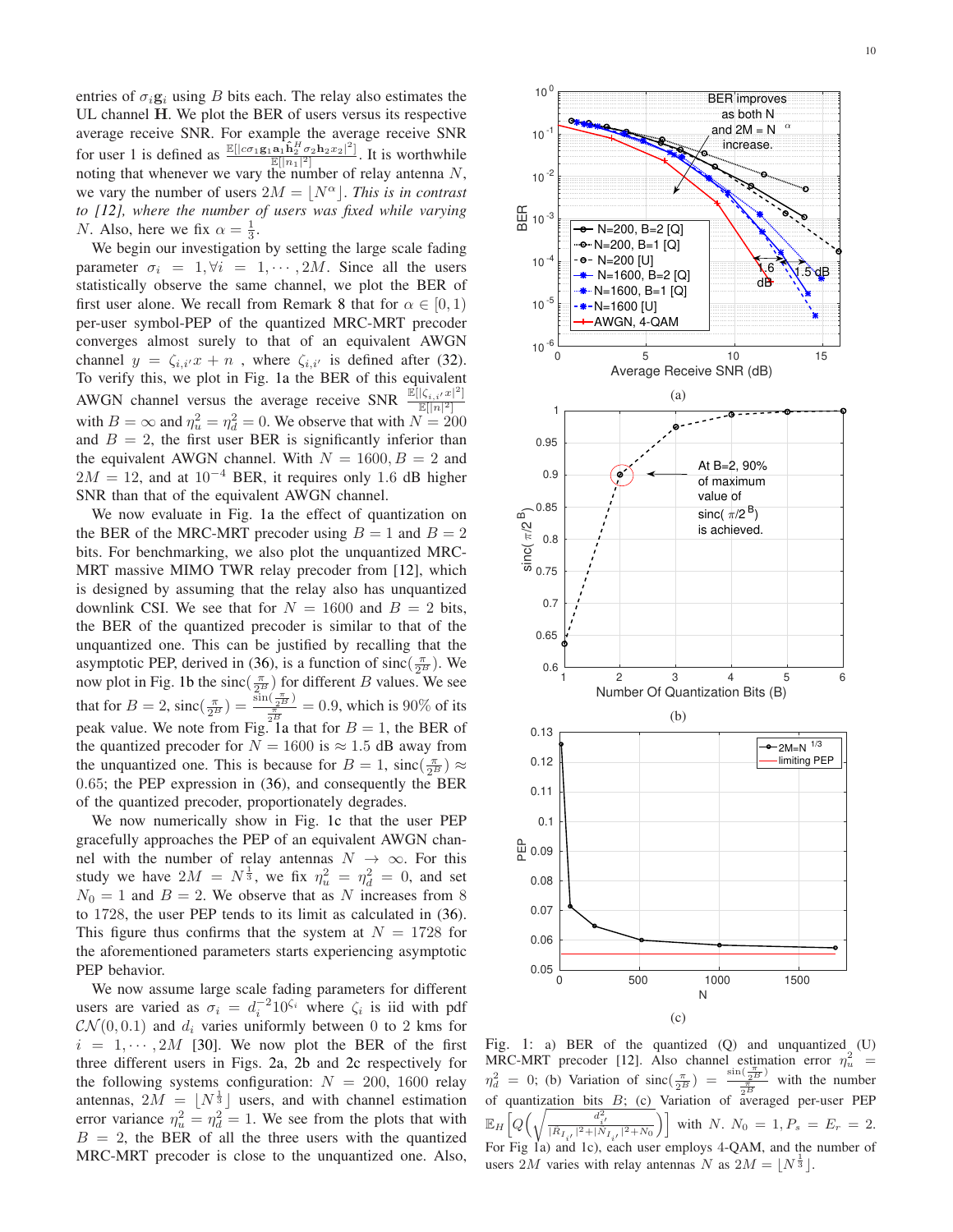<span id="page-10-0"></span>

BER of each user reduces with increase in N.

We next plot the rate of the first three users of the quantized precoder in Figs. [3a,](#page-11-0) [3b](#page-11-0) and [3c](#page-11-0) by using the same system parameters as used in generating the plots in Fig. [2.](#page-10-0) We see from these figures that by increasing  $N$  (and consequently the number of users  $2M = |N^{\alpha}|$ , the per-user rate increases. We also see that the per-user rate, as also discussed in Remark [12,](#page-8-6) is upper-bounded by the rate of the equivalent AWGN channel  $y = \zeta_{i,i'}x + n$ , where  $\zeta_{i,i'}$  is defined after [\(32\)](#page-7-1). We also note that for every finite  $N$ , the per-user rate saturates beyond a certain SNR. This is because for every finite  $N$ , the MUI is strictly non-zero. Upon increasing  $N$ , the MUI of [\(21\)](#page-5-2) tends to zero, which increases the rate. We also observe that for  $B = 2$ , both the quantized and unquantized precoders have similar rates. For  $B = 1$ , the quantized precoder, however, has a degraded performance. This is because the per-user rate upper-bound [\(39\)](#page-8-3) is a function of  $\text{sinc}(\frac{\pi}{2^B})$ . For  $B = 2$ , as shown earlier in Fig. [1b,](#page-9-0)  $\text{sinc}(\frac{\pi}{2^B})$  achieves 90% percent of its maximum value, while for  $B = 1$  it achieves only 65% of its highest value, which degrades the per-user rate.

We next investigate the EE of the quantized MRC-MRT precoder. We commence with the case when the channel estimation error is  $\eta_u^2 = \eta_d^2 = 0$  and  $\sigma_i = 1 \forall i$ . We observe in Fig. [4a](#page-11-1) that for  $B = 2$  and for large N, the EE of the quantized precoder is close to the unquantized one. For  $B = 1$ , the EE however, degrades significantly. This is because, as shown in [\(42\)](#page-8-5), for large N, the EE is a function of sinc $(\frac{\pi}{2^B})$ . This term, as discussed earlier, for  $B = 2$  and  $B = 1$  achieves 90% and 65% percent of its maximum value, respectively. Furthermore, the EE increases with  $N$  due to decrease in MUI (see [\(21\)](#page-5-2)). Note that for  $\sigma_i = 1 \forall i$ , the upper bound in [\(42\)](#page-8-5) becomes  $\frac{1}{2P_s} \log(1 + \frac{\pi E_r \sin^2(\frac{\pi}{2^B})}{N_0(\frac{2\pi}{5})^2})$  $\frac{\sqrt{2B}}{N_0(\frac{2\pi}{2B})^2}$ , which is the EE of an AWGN channel associated with  $y = \frac{\sqrt{\pi} \sin(\frac{\pi}{2})x}{\frac{2\pi}{2}} + n$  as well as  $\mathbb{E}[|x|^2] = E_r = P_s$  and  $\mathbb{E}[|n|^2] = N_0$ . We plot the EE of the AWGN channel for  $B = \infty, E_r = P_s = 2$  versus the average receive SNR i.e.,  $\frac{\pi E_r}{4N_0}$ . We see from the figure that the EE of this AWGN channel upper bounds the EE of the quantized MRC-MRT precoder, a fact proved earlier in [\(42\)](#page-8-5).

We next plot in Fig. [4b](#page-11-1) the EE for the channel estimation error variance of  $\eta_u^2 = \eta_d^2 = 1$  and the same large scale fading model as used in Fig. [2.](#page-10-0) We see for  $B = 2$  the EE of the quantized precoder is close to that of the unquantized one. This again validates the conjecture that  $B = 2$  is sufficient for the quantized MRC-MRT precoder to achieve a performance close to the unquantized one, even with channel estimation errors.

#### VI. CONCLUSIONS

Fig. 2: BER of the quantized (Q) and unquantized MRC-MRT precoder [\[12\]](#page-15-11) with non-unity large scale fading parameters for (a) User 1 and (b) User 2 and (c) User 3. The number of users  $2M$ varies with the number of relay antennas as  $2M = \lfloor N^{\frac{1}{3}} \rfloor$ . We assume channel estimation error  $\eta_u^2 = \eta_d^2 = 1$ , 4-QAM modulation.

We investigated three performance metrics for *quantized* MRC/MRT precoder designed for FDD TWR, using  $B \ge 1$ bits per transmit antenna per-user of the quantized DL channel information. We showed that the symbol-PEP, per-user rate and energy efficiency of this quantized MRC/MRT precoder converges almost surely to that of an AWGN channel by concurrently increasing the number of i) relay antennas  $N \to \infty$ ; and ii) users as  $2M = |N^{\alpha}|$  with  $\alpha \in [0, 1)$ . We showed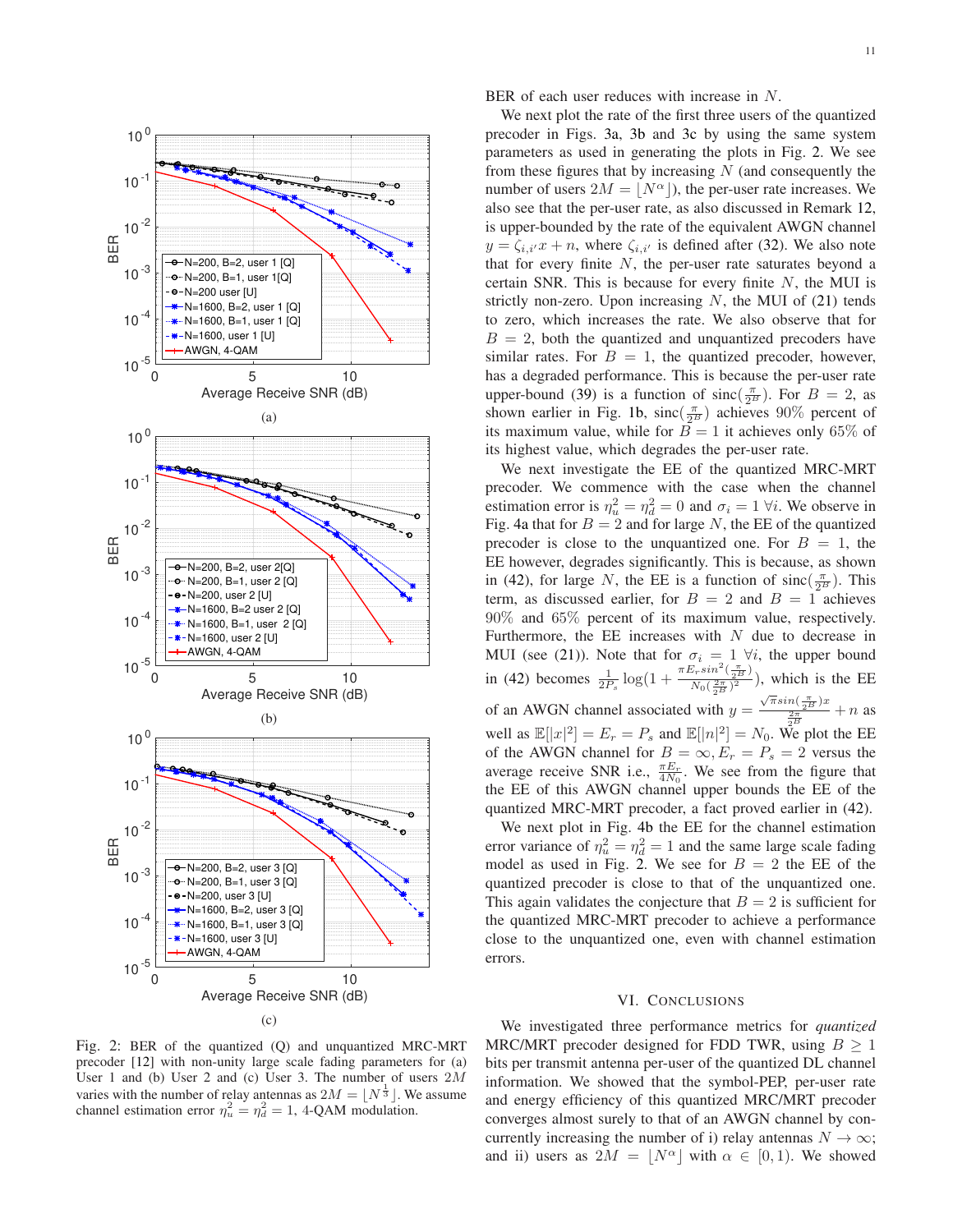<span id="page-11-0"></span>

Fig. 3: Per user achievable rate comparison of the quantized (Q) and unquantized MRC-MRT precoder (from [\[12\]](#page-15-11)) with non-unity large scale fading parameters for (a) User 1; (b) User 2 and (c) User 3. The number of users  $2M$  varies with the number of relay antennas  $N = 1600$  as  $2M = \lfloor N^{\frac{1}{3}} \rfloor$  and channel estimation error  $\eta_u^2 = \eta_d^2 =$ 1.

<span id="page-11-1"></span>

Fig. 4: Energy Efficiency (EE) comparison of the quantized(Q) and unquantized(U) MRC-MRT precoder (from [\[12\]](#page-15-11)). The number of users 2M varies with the number of relay antennas N as  $2M =$  $\lfloor N^{\frac{1}{3}} \rfloor$  with (a) channel estimation error  $\eta_u^2 = \eta_d^2 = 0, \sigma_i = 1 \forall i$ ; (b)  $\bar{\eta}_u^2 = \bar{\eta}_d^2 = 1, \sigma_i \neq 1.$ 

how to bound  $\alpha$  when the channel coefficients are iid complex zero-mean non-Gaussian with a constraint on the pdf of the phase. The key conclusion from this work is that for  $B = 2$ , the quantized MRC-MRT precoder performs very close to the unquantized MRC-MRT precoder in terms of BER, per-user rate and EE. This happens for large  $N$ , with the number of users scaled as  $2M = \lfloor N^{\alpha} \rfloor$ , with  $\alpha \in [0, 1)$  with the relay power varied as  $P_r = \frac{2ME_r}{N}$  for a fixed per user transmit power  $P_s$ .

# VII. ACKNOWLEDGEMENTS

The authors would like to thank the editor Dr. Linglong Dai and the anonymous reviewers for their help in improving the quality of the paper. Rohit Budhiraja would like to acknowledge the financial support from Ministry of Electronics and Information Technology, Govt. of India, under Young Faculty Research Fellowship. L. Hanzo would like to acknowledge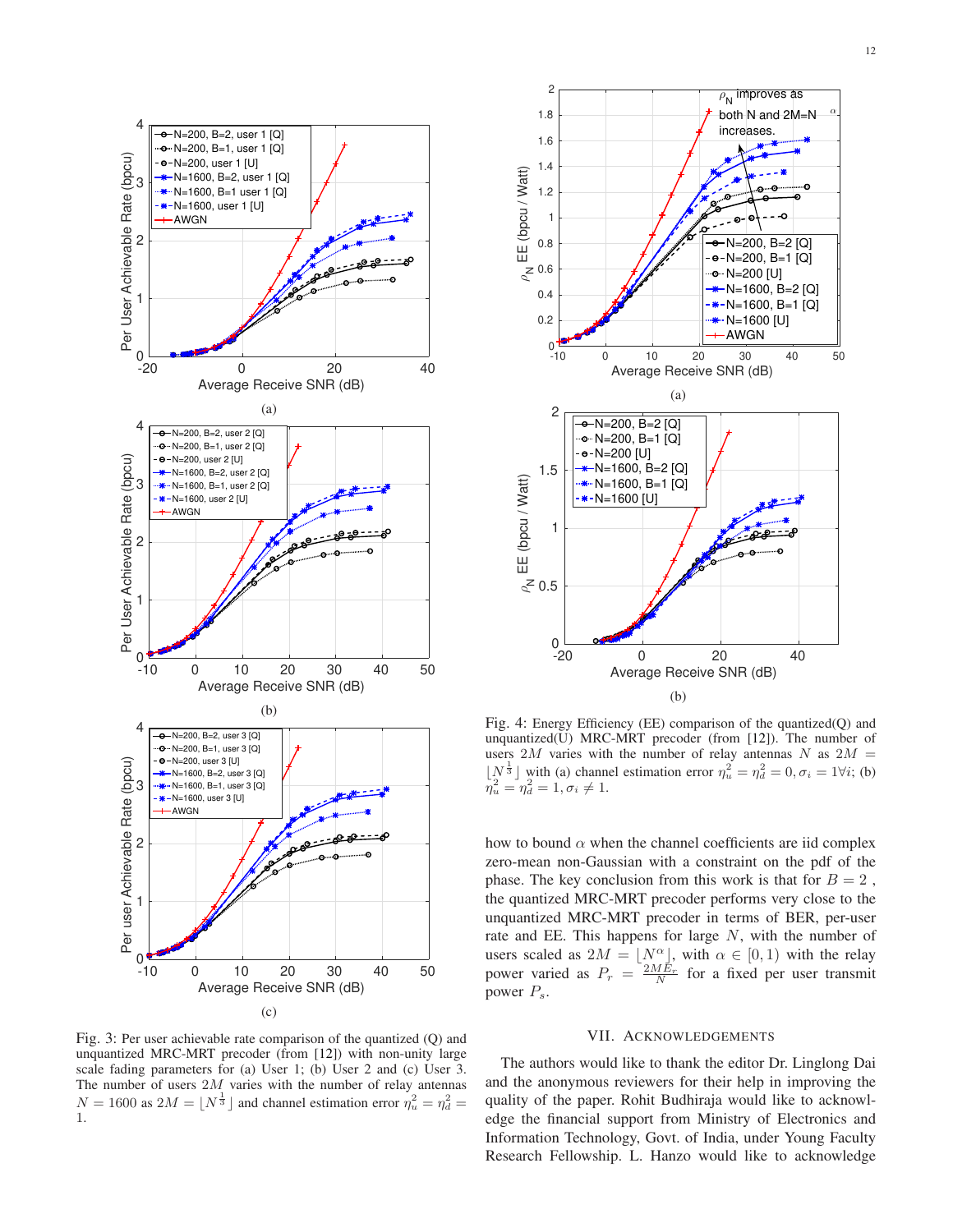the financial support of the EPSRC projects EP/Noo4558/1, EP/PO34284/1, of the Royal Society's GRFC Grant as well as of the European Research Council's Advanced Fellow Grant QuantCom.

# <span id="page-12-0"></span>APPENDIX A Bound on  $\mathbb{E}[|\tilde{R}_{I_{i'}}|^K]$

*Claim:* For large  $N$ ,  $2M$  and even  $K$ , the interference term  $\tilde{R}_{I_{i'}}$  defined in [\(7\)](#page-3-3), satisfies

$$
\frac{\mathbb{E}[|\tilde{R}_{I_{i'}}|^K]}{c^K \sigma^K_{i'}} < O[(2M-1)^{\frac{K}{2}} N^{\frac{3K}{2}}] \tilde{k} + O[(2M-1)^K (N)^K] \tilde{\tilde{k}}.
$$

<span id="page-12-1"></span>*Proof:* Before proceeding further, we state and prove few lemmas.

*Lemma A.1:* For  $l, l' \in \{1 \cdots, i-1, i+1, \cdots, N\}$ and  $n, p \in \{1, \cdots, N\}$  for  $n \neq p$ , random variables  $|g_{i'n}| e^{j\delta_{ni}^{[i'n]}}$ ,  $|g_{i'p}| e^{j\delta_{pi'}^{[i'p]}}$  are uncorrelated i.e.,  $\mathbb{E}\Big[\Big|g_{i'n}\Big|e^{j\delta_{nl}^{[i'n]}}\Big|g_{i'p}\Big|e^{-j\delta_{pl'}^{[i'p]}}\Big] = 0$  for a given  $B \ge 1$ . *Proof:*

$$
\mathbb{E}\left[|g_{i'n}|e^{j\delta_{nl}^{[i'n]}}|g_{i'p}|e^{-j\delta_{pl'}^{[i'p]}}\right]
$$
\n
$$
\stackrel{(a)}{=} \mathbb{E}\left[|g_{i'n}|e^{j(\alpha_{i'n}+\theta_{nl})}|g_{i'p}|e^{-j(\alpha_{i'p}+\theta_{pl'})}\right]
$$
\n
$$
\stackrel{(b)}{=} \mathbb{E}\left[|g_{i'n}|\right] \mathbb{E}\left[e^{j\alpha_{i'n}}\right] \mathbb{E}\left[e^{j\theta_{nl}}\right] \mathbb{E}\left[|g_{i'p}|\right] \mathbb{E}\left[e^{-j\alpha_{i'p}}\right]
$$
\n
$$
\times \mathbb{E}\left[e^{-j\theta_{pl'}}\right]
$$
\n
$$
\stackrel{(c)}{=} 0.
$$
\n(A.1b)

Equality in (a) is due to the definitions of  $\delta_{nl}^{[i'n]} = \alpha_{i'n} +$  $\theta_{nl}$  and  $\delta_{pl'}^{[i'p]} = \alpha_{i'p} + \theta_{pl'}$ . Equality in (b) is because  $|g_{i'n}|$ ,  $|g_{i'p}|$ ,  $\alpha_{i'n}$ ,  $\alpha_{i'p}$ ,  $\alpha_{ln}$  and  $\alpha_{l'p}$  are independent of each other, while  $\theta_{nl}$  and  $\theta_{pl'}$  are solely a function of  $\alpha_{ln}$  and  $\alpha_{l'p}$ , respectively. Equality in (c) is because as shown in Appendix [B,](#page-13-0) we have  $\mathbb{E}\left[e^{j\theta_{nl}}\right] = 0$  for  $B \ge 1$ .

<span id="page-12-2"></span>*Lemma A.2:* For  $l \neq \begin{matrix} l' \\ l' \end{matrix}$ , the random variables  $|g_{i'_n}| e^{j\delta_{ni}^{[i'n]}}$  and  $|g_{i'n}| e^{j\delta_{ni'}^{[i'n]}}$  are uncorrelated i.e.,  $\mathbb{E}\Big[$  $|g_{i'n}| e^{j\delta^{[i'n]}_{nl}} |g_{i'n}| e^{-j\delta^{[i'n]}_{nl'}}$  $= 0$  for a given  $B \ge 1$ .

*Proof:* Similar to the proof of Lemma [A.1.](#page-12-1)

The MUI term  $\tilde{R}_{I_{i'}}$  [\(7\)](#page-3-3) is reformulated as [\(A.2a\)](#page-13-1). Now, for

an even  $K$  we have

$$
\mathbb{E}[|\tilde{R}_{I_{i'}}|^{K}] \n\overset{(a)}{\leq} \sum_{1 \leq i_1, ..., i_K \leq 2MN} \mathbb{E}[X_{i_1}X_{i_2}^* \cdots X_{i_{K-1}}X_{i_K}^*] \n\overset{(b)}{\approx} O[N^K] \mathbb{E}[\underbrace{[g_{i'n}] e^{j\delta_{ni'}^{[i'n]}} \cdots |g_{i'q'}|} \underbrace{e^{-j\delta_{q'_{i'}}^{[i'q']}} \mathbf{a}_{i'}^{K}]^{K}}_{\text{K terms}} + O[(2M-1)^{\frac{K}{2}} N^{\frac{K}{2}}] \mathbb{E}[\underbrace{[g_{i'n}]^2|\tilde{\tilde{d}}_{i'}|^2 \cdots |g_{i'q}|^2|\tilde{\tilde{d}}_{i'}|^2}_{\frac{K}{2} \text{ terms}}] \n\overset{(c)}{=} O[N^K] (\mathbb{E}[|g_{i'n}|e^{j\delta_{ni'}^{[i'n]}}])^{K} \mathbb{E}[|\tilde{d}_{i}|^{K}] \n+ O[(2M-1)^{\frac{K}{2}} N^{\frac{K}{2}}] \mathbb{E}[|g_{i'n}|^2 \cdots |g_{i'q}|^2] \mathbb{E}[|\tilde{\tilde{d}}_{i}|^2 \cdots |\tilde{\tilde{d}}_{i'}|^2] \n\overset{(d)}{\leq} O[N^K] \mathbb{E}[|\tilde{d}_{i}|^{K}] \tilde{k}_{1} \n+ O[(2M-1)^{\frac{K}{2}} N^{\frac{K}{2}}] \mathbb{E}[|\tilde{\tilde{d}}_{i}|^2 \cdots |\tilde{\tilde{d}}_{i'}|^2] \tilde{k}_{1}. \n\tag{A.3}
$$

<span id="page-12-3"></span>• Equality in  $(a)$  is due to the K<sup>th</sup> moment expansion formula in [\[19\]](#page-15-18).  $X_i$ 's take the value  $|g_{i'n}|e^{j\delta_{ii'}^{(i'n)}}_{i'i'=1}$  from the first part of the sum in [\(A.2a\)](#page-13-1) or  $|g_{i'n}|e^{j\delta_{n l'}^{[i'n]}}\tilde{d}_{l_{\tilde{z}}}$  from the second part of the sum in [\(A.2a\)](#page-13-1). Further  $\tilde{d}_i$ ,  $\tilde{d}_l$  are defined as  $\tilde{d}_i = \sum^{2M}$  $m=1,m\neq i$  $\sigma_m x_m \hat{\mathbf{h}}_i^H \mathbf{h}_m$  and  $\tilde{\tilde{d}}_l = \sum_{i=1}^{2M}$  $\sum_{m=1}^{2m} \sigma_m x_m \hat{\mathbf{h}}_l^H \mathbf{h}_m.$ 

• The approximation in  $(b)$  lists the dominant terms in the expansion of step (a). Since,  $|g_{i'n}|e^{j\delta_{ni'}^{[i'n]}}\tilde{d}_i$  in the first part of [\(A.2a\)](#page-13-1) are iid non-zero mean random variables, there can be  $O[N^K]$  such terms as listed in step (b). Furthermore,  $|g_{i'n}|e^{j\delta_{n l'}^{[i'n]}}\tilde{d}_l$  in the second part of  $(A_{n/2a})$  are zero mean iid random variables, so each  $|g_{i'n}|e^{j\delta_{n l'}^{[i'n]}}\tilde{d}_l$  must occur in pair along with its conjugate an even number of times in the expansion of the term in step (a), otherwise from Lemmas [A.1](#page-12-1) and [A.2,](#page-12-2) their contribution will be zero. The dominant number of such terms is  $O[(2M-1)^{\frac{K}{2}}N^{\frac{K}{2}}]$  which happens when a typical  $|g_{i'n}| \epsilon^{j\delta_{n l'}^{[i'n]}} \hat{d}_l$  term occurs exactly twice. Note that the approximation is tight for large  $N$  and  $2M$  [\[19\]](#page-15-18).

• Equality in (c) is true, because entries of  $\mathbf{G}, \mathbf{H}$  and  $\mathbf{E}_{u}, \mathbf{E}_{d}$ are iid  $CN(0, 1)$  and  $CN(0, \eta_u^2 = \eta_d^2)$  respectively, and  $\hat{H} =$  $H + E_u$ . This means that the entries of G are independent of H, H.

• Inequality in  $(d)$  is true for a fixed  $K$ , because  $(\mathbb{E}[|g_{i'n'}|e^{-j\delta_{n'i'}^{[i'n']}}])^K < (\mathbb{E}[|g_{i'n'}|^2])^{\frac{K}{2}} < \infty$  (Cauchy-Swartz inequality) as the entries of G are iid  $\mathcal{CN}(0,1)$ . Similarly,  $\mathbb{E}[|g_{i'n}|^2 \cdots |g_{i'q}|^2] < \infty$  by the repeated application of the Cauchy Swartz inequality for a fixed  $K$ . Hence each of the terms  $(\mathbb{E}[|g_{i'n'}|e^{-j\delta_{n'i'}^{[i']}}])^K$ ,  $\mathbb{E}[|g_{i'n}|^2 \cdots |g_{i'q}|^2]$  can be bounded by some finite constant  $k_1$ .

Equation [\(A.3\)](#page-12-3) tells us that we have to compute  $\mathbb{E}[|\tilde{d}_i|^K]$ and  $\mathbb{E}[\tilde{\tilde{d}}_l \cdots \tilde{\tilde{d}}_{l'}]$  to evaluate  $\mathbb{E}[|\tilde{R}_{I_i}|^K]$ . We next evaluate them as follows.

<span id="page-12-4"></span>*Lemma A.3*:  $\mathbb{E}[|\tilde{d}_i|^K] < O[(2M-1)^{\frac{K}{2}}N^{\frac{K}{2}}]\tilde{k}_2$ .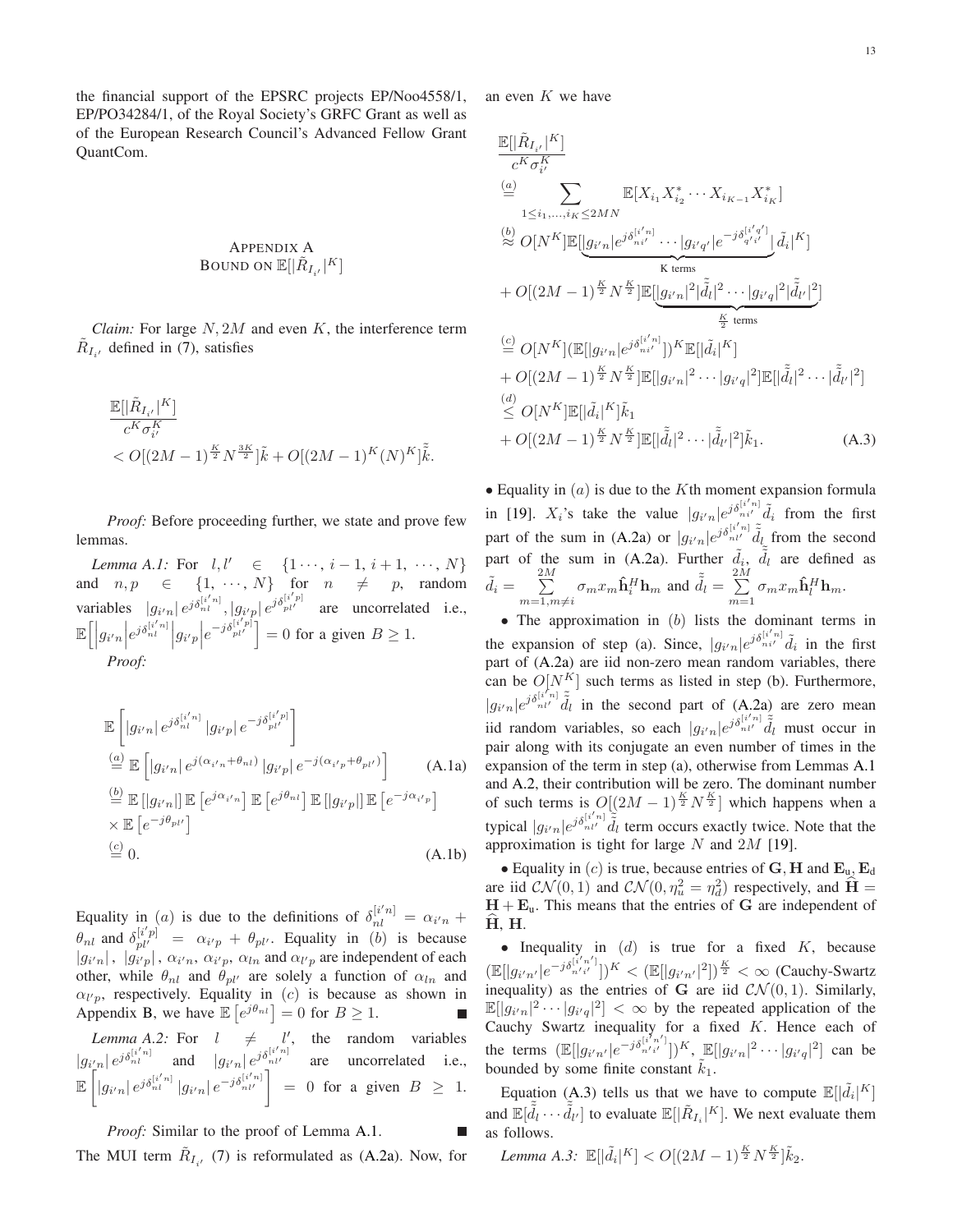$$
\tilde{R}_{I_{i'}}\n= \left(\sum_{n=1}^{N} |g_{i'n}| e^{j(\alpha_{i'n} + \theta_{ni'})}\right) \left(\sum_{m=1,m\neq i}^{2M} \sigma_m x_m \hat{\mathbf{h}}_i^H \mathbf{h}_m\right)\n+ \sum_{l'=1,l'\neq i}^{2M} \left\{\left(\sum_{n=1}^{N} |g_{i'n}| e^{j(\alpha_{i'n} + \theta_{ni'})}\right) \left(\sum_{m=1}^{2M} \sigma_m x_m \hat{\mathbf{h}}_i^H \mathbf{h}_m\right)\right\}\n= \underbrace{\left(\sum_{n=1}^{N} |g_{i'n}| e^{j\delta_{ni'}^{[i'n]}}\right) \left(\sum_{m=1,m\neq i}^{M} \sigma_m x_m \hat{\mathbf{h}}_i^H \mathbf{h}_m\right)}_{\text{part 1}} + \underbrace{\sum_{l'=1,l'\neq i}^{2M} \left\{\left(\sum_{n=1}^{N} |g_{i'n}| e^{j\delta_{ni'}^{[i'n]}}\right) \left(\sum_{m=1}^{2M} \sigma_m x_m \hat{\mathbf{h}}_l^H \mathbf{h}_m\right)\right\}}_{\text{part 2}}.
$$
\n(A.2a)

*Proof:*

$$
\mathbb{E}[\|\sum_{m=1,m\neq i}^{2M} \sigma_m x_m \hat{\mathbf{h}}_i^H \mathbf{h}_m|^K]
$$
\n
$$
= \mathbb{E}[|\sum_{m=1,m\neq i}^{2M} (\sigma_m x_m \sum_{p=1}^N \hat{h}_{pi}^* h_{pm})|^K]
$$
\n
$$
\stackrel{(a)}{=} \sum_{1 \leq i_1,..,i_k \leq (2M-1)N} \mathbb{E}[X_{i_1} X_{i_2}^* \cdots X_{i_{K-1}} X_{i_K}^*]
$$
\n
$$
\stackrel{(b)}{\approx} O[(2M-1)^{\frac{K}{2}} N^{\frac{K}{2}}] \mathbb{E}[[\sigma_m x_m \hat{h}_{pi}^* h_{pm}]^2 \cdots |\sigma_n x_n \hat{h}_{qi}^* h_{qn}]^2]
$$
\n
$$
\stackrel{(c)}{\leq} O[(2M-1)^{\frac{K}{2}} N^{\frac{K}{2}}] \tilde{k}_2.
$$

Here the  $X_i$ 's in (a) take values of the type  $\sigma_m x_m \hat{h}_{pi}^* h_{pm}$ . Since  $h_{pi}$ 's and  $[E_u]_{pi}$  are iid  $\mathcal{CN}(0, 1)$  and  $\mathcal{CN}(0, \eta_u^2)$  respectively, and  $\hat{h}_{pi} = \sigma_i \hat{h}_{pi} + [E_u]_{pi}$ , each  $\sigma_m x_m \hat{h}_{pi}^* h_{pm}$  term must occur exactly twice to contribute to the  $O[(2M-1)^{\frac{K}{2}}N^{\frac{K}{2}}]$ number of dominant terms in the approximation in step (b). The approximation is tight for large  $N$  and  $2M$  [\[19\]](#page-15-18). The finite constant  $k_2$  bounds the expectation term in the particular term, which precedes the inequality  $(b)$ . Inequality in  $(c)$  is true, since all moments of Gaussian random variables  $h_{ni}$ 's and  $\hat{h}_{pi} = \sigma_i h_{pi} + [E_u]_{pi}$  are finite.

<span id="page-13-2"></span>*Lemma A.4:*

$$
\mathbb{E}\left[\sum_{m=1}^{2M} \sigma_m x_m \hat{\mathbf{h}}_l^H \mathbf{h}_m\right]^2 \cdots \left|\sum_{m=1}^{2M} \sigma_m x_m \hat{\mathbf{h}}_l^H \mathbf{h}_m\right|^2\right]
$$
  

$$
< (O[N^K] + O[(2M-1)^{\frac{K}{2}}(N)^{\frac{K}{2}}])\tilde{k}_2.
$$

*Proof:* Similar to the bounds derived in Lemma [A.3.](#page-12-4) Combining equation [\(A.3\)](#page-12-3) with Lemma [A.3](#page-12-4) and Lemma [A.4](#page-13-2) we have

$$
\frac{\mathbb{E}[\|\tilde{R}_{I_{i'}}\|^K]}{c^K \sigma^K_i} < O[(2M-1)^{\frac{K}{2}} N^{\frac{3K}{2}}] \tilde{k} + O[(2M-1)^K (N)^K] \tilde{k},
$$

where  $\tilde{k} = 2\tilde{k}_1 \tilde{k}_2$  and  $\tilde{\tilde{k}} = \tilde{k}_1 \tilde{k}_2$  are constants.

# <span id="page-13-1"></span><span id="page-13-0"></span>APPENDIX B **PROOF OF**  $\mathbb{E}\left[e^{j\theta_{nl}}\right] = 0$

Given that the channel estimates are corrupted by AWGN,  $e^{j\theta_{ni'}}$  is a zero-mean random variable i.e.,  $\mathbb{E}[e^{j\theta_{ni'}}] = 0$ ,  $\forall n,i'.$ 

*Proof:* As mentioned in Section [II,](#page-2-0) we assume that the relay has a quantized estimate of the DL channel  $D^{\frac{1}{2}}G$ . The DL channel estimated by user i' is  $\hat{g}_{i'n}$ , which is given as  $\hat{g}_{i'n} = \sigma_{i'} g_{i'n} + \tilde{e}_{i'n} = |\hat{g}_{i'n}| e^{j \hat{\alpha}_{i'n}}$ . Here  $\sigma_{i'} g_{i'n}$  is the true value and  $\tilde{e}_{i'n}$  is the  $(i',n)$ th entry of  $\mathbf{E}_d$  distributed iid  $CN(0, \eta_d^2)$  [\[13\]](#page-15-13). The pdf of  $\hat{\alpha}_{i'n}$  given  $\alpha_{i'n}, \sigma_{i'}|g_{i'n}|$  as derived in [\[31\]](#page-15-30) is

<span id="page-13-3"></span>
$$
\lambda \left( \hat{\alpha}_{i'n} / \alpha_{i'n}, \sigma_{i'} \left| g_{i'n} \right| \right) = \int_0^\infty t e^{\frac{2r\sigma_{i'} |g_{i'n}| \cos(\hat{\alpha}_{i'n} - \alpha_{i'n})}{\eta_d^2}} dr,
$$
\n(B.1)

where  $t = \frac{r}{\pi \eta_d^2} e$  $-r^2 - \sigma_{i'}^2 |g_{i'n}|^2$  $\frac{n_d^2}{n_d^2}$ . Now, we have:

$$
\mathbb{E}\left[e^{j\theta_{ni'}}\right] = \mathbb{E}_{|g_{i'n}|} \mathbb{E}_{\alpha_{i'n}} \mathbb{E}_{\hat{\alpha}_{i'n}}[e^{j\theta_{ni'}}]
$$
\n
$$
= \mathbb{E}_{|g_{i'n}|} \mathbb{E}_{\alpha_{i'n}} \int_{-\pi}^{\pi} e^{j\theta_{ni'}} \lambda(\hat{\alpha}_{i'n}/\alpha_{i'n}, \sigma_{i'}|g_{i'n}|) d\hat{\alpha}_{i'n}
$$
\n
$$
= \mathbb{E}_{|g_{i'n}|} \frac{1}{2\pi} \int_{-\pi}^{\pi} \Big(\int_{-\pi}^{\pi} e^{j\theta_{ni'}} \lambda(\hat{\alpha}_{i'n}/\alpha_{i'n}, \sigma_{i'}|g_{i'n}|) d\hat{\alpha}_{i'n}\Big) d\alpha_{i'n}
$$
\n
$$
= \mathbb{E}_{|g_{i'n}|}[I]. \text{ (let)} \tag{B.2}
$$

<span id="page-13-4"></span>Note from [\(14\)](#page-3-1) that whenever,

$$
\hat{\alpha}_{i'n} \in S_k = \left[\pi - \left(k - \frac{1}{2}\right) \frac{2\pi}{2^B}, \pi - \left(k - \frac{3}{2}\right) \frac{2\pi}{2^B}\right), \text{ we have}
$$

$$
\theta_{ni'}(\hat{\alpha}_{i'n}) = -\pi + (k - 1) \frac{2\pi}{2^B}.
$$

This implies that

$$
\hat{\alpha}_{i'n} + \pi \in \left[2\pi - \left(k - \frac{1}{2}\right)\frac{2\pi}{2^B}, 2\pi - \left(k - \frac{3}{2}\right)\frac{2\pi}{2^B}\right)
$$

forcing

$$
\theta_{ni'}(\hat{\alpha}_{i'n} + \pi) = -2\pi + (k-1)\frac{2\pi}{2^B} = -\pi + \theta_{ni'}(\hat{\alpha}_{i'n}).
$$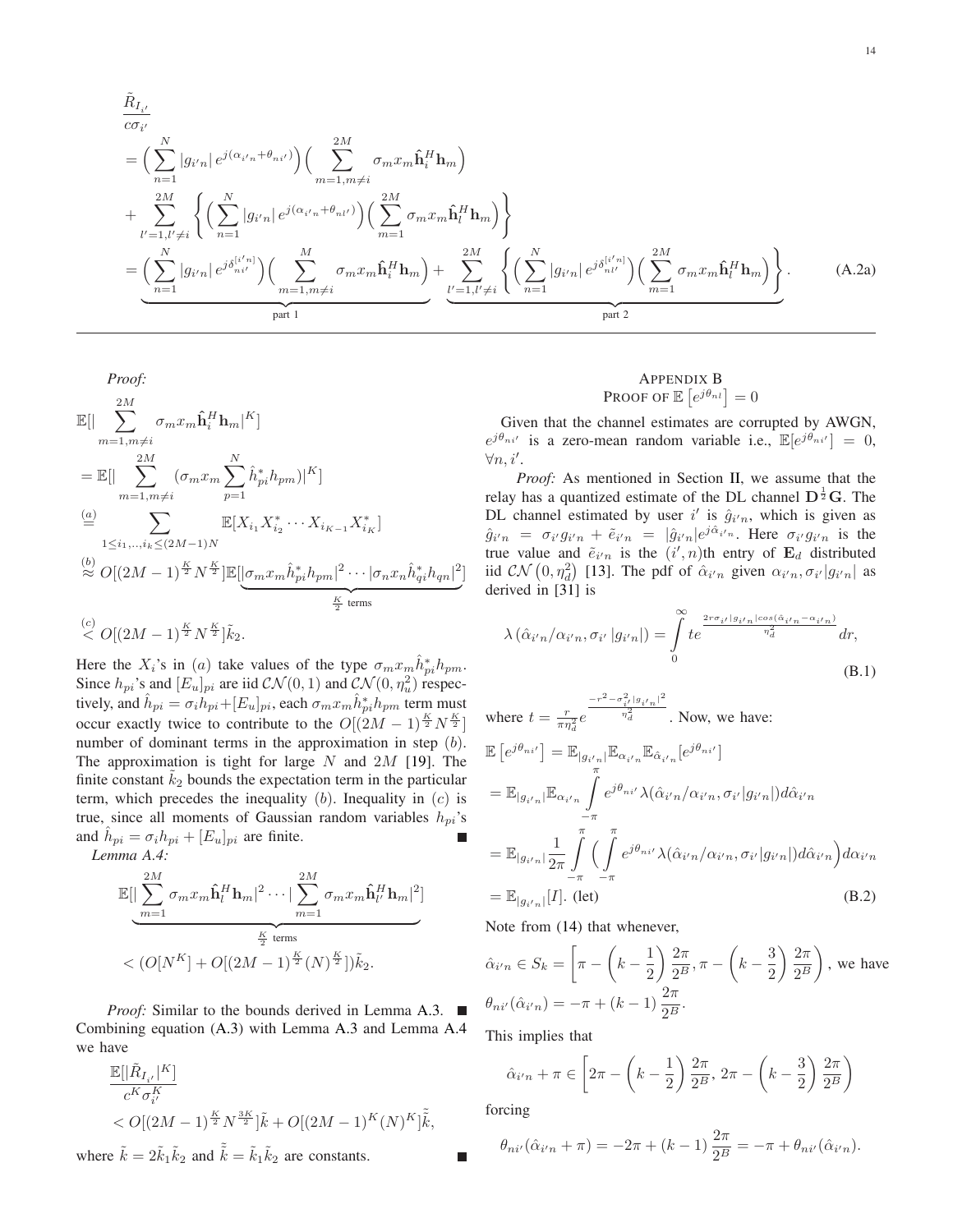Hence for every 
$$
(\hat{\alpha}_{i'n}, \alpha_{i'n}, \sigma_{i'} | g_{i'n}|)
$$
 tuple, by (B.1),  
\n
$$
e^{j\theta_{ni'}(\hat{\alpha}_{i'n})}\lambda(\hat{\alpha}_{i'n}/\alpha_{i'n}, \sigma_{i'} | g_{i'n}|)
$$
\n
$$
= -e^{j\theta_{ni'}(\hat{\alpha}_{i'n} + \pi)}\lambda(\hat{\alpha}_{i'n} + \pi/\alpha_{i'n} + \pi, \sigma_{i'} | g_{i'n}|)
$$
\n
$$
\Rightarrow \int_{-\pi - \pi}^{\pi} \int_{-\pi - \pi}^{\pi} e^{j\theta_{ni'}(\hat{\alpha}_{i'n} + \pi)}\lambda(\hat{\alpha}_{i'n} + \pi/\alpha_{i'n}, \sigma_{i'} | g_{i'n}|) d\hat{\alpha}_{i'n} d\alpha_{i'n}
$$
\n
$$
= -\int_{-\pi - \pi}^{\pi} \int_{-\pi - \pi}^{\pi} e^{j\theta_{ni'}(\hat{\alpha}_{i'n})}\lambda(\hat{\alpha}_{i'n}/\alpha_{i'n}, \sigma_{i'} | g_{i'n}|) d\hat{\alpha}_{i'n} d\alpha_{i'n}
$$
\n
$$
= -\int_{-\pi - \pi}^{\pi} \int_{-\pi - \pi}^{\pi} e^{j\theta_{ni'}(\hat{\alpha}_{i'n} + \pi)}\lambda(\hat{\alpha}_{i'n} + \pi/\alpha_{i'n} + \pi, \sigma_{i'} | g_{i'n}|) d\hat{\alpha}_{i'n} d\alpha_{i'n}
$$
\nFrom (C.1), (C.2) and (C.3), we have  
\n
$$
\Rightarrow I = -I \Rightarrow I = 0.
$$
\n(B.3)

Hence the result follows by substituting [\(B.3\)](#page-14-2) into [\(B.2\)](#page-13-4). For complex zero-mean non-Gaussian distributions, the result holds true if the pdf  $f_{\alpha_{i'n}}(.)$  of  $\alpha_{i'n}$  satisfies  $f_{\alpha_{i'n}}(x)$  =  $f_{\alpha_{i'n}}(x+\pi)$  and is independent of  $|g_{i'n}|$ .

#### <span id="page-14-0"></span>APPENDIX C

BOUND ON 
$$
\mathbb{E}[|\tilde{N}_{I_{i'}}|^K]
$$

*Claim:* For even K and for large  $N$ , 2M, the relay noise term  $\tilde{N}_{I_i}$ , defined in [\(22\)](#page-5-6) is bounded by:  $\frac{\mathbb{E}[|\tilde{N}_{I_i}|^K]}{c^K \sigma^K}$  $c^K \sigma^K_{i'}$  $\lt$  $O[N^{\frac{3K}{2}}]\tilde{k} + O[(2M)^{\frac{K}{2}}N^K]\tilde{k}.$ 

Proof: Expanding [\(22\)](#page-5-6) using K moment expansion for-mula [\[19\]](#page-15-18), we have,  $\frac{\mathbb{E}[|\tilde{N}_{I_{i'}}|^K]}{e^{K_{\sigma}K}}$  $c^K \sigma^K_{i'}$ 

$$
\stackrel{(a)}{=} O[N^K] \mathbb{E}[\underbrace{|g_{i'p}|e^{j\delta_{pi'}^{[i'p]}}\tilde{n}_{i}\cdots|g_{i'p'}|e^{-j\delta_{pi'}^{[i'p']}}\tilde{n}_{i}]}_{K \text{ terms}}
$$
\n+ 
$$
O[(2M)^{\frac{K}{2}}N^{\frac{K}{2}}] \mathbb{E}[\underbrace{|g_{i'p'}|^{2}|\tilde{n}_{l}|^{2}\cdots|g_{i'p''}|^{2}|\tilde{n}_{l'}|^{2}}_{\stackrel{K}{2} \text{ terms}}
$$
\n
$$
\stackrel{(b)}{=} O[N^K] \mathbb{E}[[g_{i'p}|e^{j\delta_{pi'}^{[i'p]}}\cdots|g_{i'p'}|e^{-j\delta_{pi'}^{[i'p']}}] \mathbb{E}[[\tilde{n}_{i}|^K]
$$
\n+ 
$$
O[(2M)^{\frac{K}{2}}N^{\frac{K}{2}}] \mathbb{E}[[g_{i'p'}|^{2}\cdots|g_{i'p''}|^{2}]\mathbb{E}[[\tilde{n}_{l}|^{2}\cdots|\tilde{n}_{l'}|^{2}]
$$
\n
$$
\stackrel{(c)}{<} O[N^K] \mathbb{E}[[\tilde{n}_{i}|^K]\tilde{k}_{3} + O[(2M)^{\frac{K}{2}}N^{\frac{K}{2}}] \mathbb{E}[[\tilde{n}_{l}|^{2}\cdots|\tilde{n}_{l'}|^{2}]\tilde{k}_{3}.
$$
\n(C.1)

Note that  $|g_{i'p}|e^{j\delta p_i^{[i'p]}}$  are non-zero mean random variables. They contribute to the dominant term in  $O(N^K)$  ways in the expansion of the sum in step (a).  $|g_{i'p}|e^{j\delta_{pl'}^{[i'p]}}$  are zeromean random variables, where each such independent term must occur exactly twice along with its conjugate in the sum in step  $(a)$  to contribute to the dominant term. The number of such terms is  $O[(2M)^{\frac{K}{2}}N^{\frac{K}{2}}]$ . Equality in (b) is because that the entries of  $\widehat{H}$ , G and  $n_r$  are independent of each other and  $\tilde{\mathbf{n}}_l = \hat{\mathbf{h}}_l n_r$ . Constant  $\tilde{k}_3$  occurs in inequality in (c) true because

$$
\mathbb{E}[|g_{i'p}|e^{j\delta_{pi'}^{[i'p]}}\cdots|g_{i'p'}|e^{-j\delta_{p'i}^{[i'p']}}] \leq \sqrt{\mathbb{E}[|g_{i'p}|^2\cdots|g_{i'p'}|^2]},
$$

and the fact that all moments of Gaussian random variables can be bounded. Next, we have

$$
\mathbb{E}[|\tilde{n}_{i}|^{K}] = \mathbb{E}[|\sum_{k=1}^{N} \hat{h}_{ki}^{*} n_{r_{k}}|^{K}]
$$
  
=  $O(N^{\frac{K}{2}})\mathbb{E}[|\hat{h}_{ki}|^{2}|n_{r_{k}}|^{2} \cdots |\hat{h}_{k'i}|^{2}|n_{r_{k'}}|^{2}]$   
<  $O(N^{\frac{K}{2}})\tilde{k}_{4}.$  (C.2)

Equation [\(C.2\)](#page-14-3) follows from the fact that all finite moments of Gaussian random variables  $\hat{h}_{ki}, n_{r_k}$  can be bounded i.e.,  $|k_i|^2 |n_{r_k}|^2 \cdots |\hat{h}_{k'i}|^2 |n_{r_{k'}}|^2$  <  $\tilde{k}_3$ . Likewise, it can be *n* that

<span id="page-14-5"></span>
$$
\mathbb{E}[|\tilde{n}_i|^2 \cdots |\tilde{n}_l|^2] < O[N^{\frac{K}{2}}] \tilde{k}_4 \tag{C.3}
$$

$$
\frac{\mathbb{E}[|\tilde{N}_{I_{i'}}|^K]}{c^K \sigma^K_{i'}} < O[N^{\frac{3K}{2}}]\tilde{k} + O[(2M)^{\frac{K}{2}}N^K]\tilde{k}.
$$

<span id="page-14-2"></span>where  $\tilde{k} = \tilde{k}_3 \tilde{k}_4$ .

# <span id="page-14-1"></span>APPENDIX D PROOF OF EQUATION [\(41\)](#page-8-4)

*Claim:*

$$
\begin{split} &\mathbb{E}[\lim_{N\rightarrow\infty}\frac{\sum\limits_{i'=1}^{N^\alpha}\log\left(1+\frac{p_{i'}^2}{|\tilde{R}_{I_{i'}}|^2+|\tilde{N}_{I_{i'}}|^2+N_0}\right)}{N^\alpha}]\\ &=\lim_{N\rightarrow\infty}\frac{\sum\limits_{i'=1}^{N^\alpha}\log\left(1+\frac{E_r\zeta_{i,i'}^2}{N_0}\right)}{N^\alpha}. \end{split}
$$

*Proof:* We know from [\(21\)](#page-5-2) that the interference power obeys  $|\tilde{R}_{I_{i'}}|^2 \stackrel{a.s.}{\rightarrow} 0$  as  $N \rightarrow \infty$ . Hence for  $\epsilon > 0$ ,  $\overline{\hat{M}_1}(\epsilon)$ such that  $\forall N \geq \widehat{N}_1(\epsilon)$  the event  $\{|\tilde{R}_{I_{i'}}|^2 > \epsilon\}$  *almost surely* never occurs. Furthermore, Remark [7](#page-5-7) tells us that the  $N_1(\epsilon)$ threshold is the same for all the  $N^{\alpha}$  users.

<span id="page-14-4"></span>Likewise from [\(23\)](#page-5-0) and [\(25\)](#page-5-3), for  $\epsilon > 0$ ,  $\exists \widehat{N}_2(\epsilon)$  such that  $\forall N \geq \widehat{N}_2(\epsilon)$  the event  $\{|\tilde{N}_{I_{i'}}|^2 > \epsilon\}$  *almost surely* never occurs. This  $\widehat{N}_2(\epsilon)$  threshold is the same for all the  $N^{\alpha}$  users by Remark [7.](#page-5-7)

Similarly the received signal power  $p_{i'}^2$  converges al-

most surely to 
$$
\left(\sigma_i^2 \sigma_{i'} \mathbb{E}\left[|g_{i'n}|e^{j\delta_{ni'}^{[i'n]}}\right]\right)^2 \left(\frac{E_r}{\sqrt{\sum_{\substack{N^{\alpha}\\i=1 \text{ odd}}}}^{\alpha} \sigma_i^4}\right) =
$$

 $E_r \zeta_{i,i'}^2$ . Hence for  $\epsilon > 0$ ,  $\exists \widetilde{N}_3(\epsilon)$  such that  $\forall N \ge \widetilde{N}_3(\epsilon)$  the event  $\{|p_{i'}^2 - E_r \zeta_{i,i'}^2| > \epsilon\}$  *almost surely* never occurs. Also the convergence is uniform for all users.

From the above discussions we conclude that for  $\epsilon$  $(0, \exists N_4(\epsilon) = \max\{N_1(\epsilon), N_2(\epsilon), N_3(\epsilon)\}\)$  such that  $\forall N \geq$  $N_4(\epsilon)$  the event  $\{|\frac{p_{i'}^2}{|\tilde{R}_{I_{i'}}|^2+|\tilde{N}_{I_{i'}}|^2+N_0} - \frac{E_r\zeta_{i,i'}^2}{N_0}|\geq \epsilon\}$  almost *surely* never occurs.

Next, since  $\log(1 + x)$  is continuous in x,  $\exists \widehat{N}(\epsilon)$  such that  $\forall N \geq \widehat{N}(\epsilon)$  such that the event

<span id="page-14-6"></span><span id="page-14-3"></span>
$$
\{ |\log(1 + \frac{p_{i'}^2}{|\tilde{R}_{I_{i'}}|^2 + |\tilde{N}_{I_{i'}}|^2 + N_0}) - \log(1 + \frac{E_r \zeta_{i,i'}^2}{N_0}) | > \epsilon \}
$$
  
almost surely never occurs. (D.1)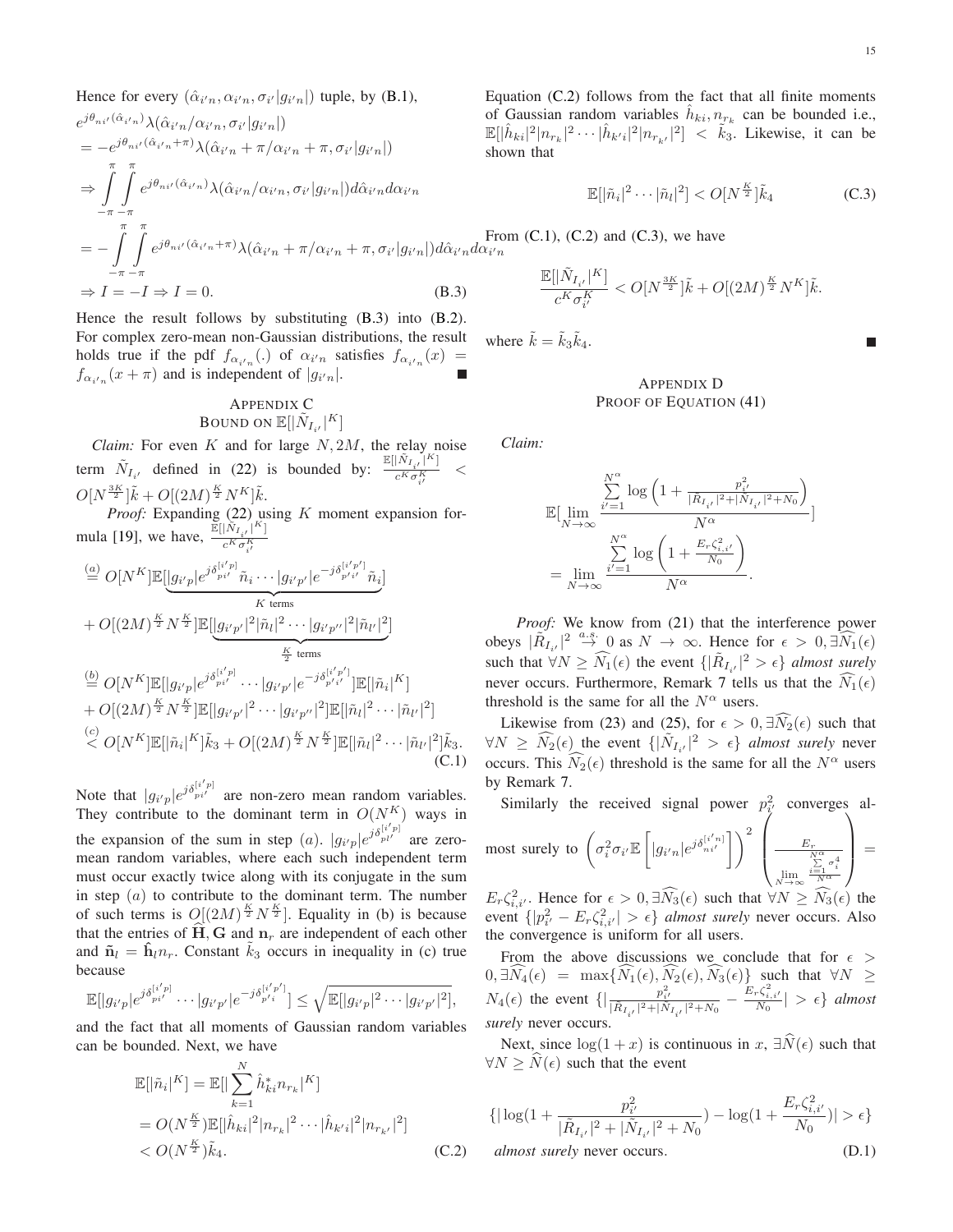Now 
$$
\forall N \ge \hat{N}(\epsilon)
$$
,  
\n
$$
\frac{\left| \sum_{i'=1}^{N^{\alpha}} \log(1 + \frac{p_{i'}^2}{|\bar{R}_{I_{i'}}|^2 + |\bar{N}_{I_{i'}}|^2 + N_0}) - \log(1 + \frac{E_r \zeta_{i,i'}^2}{N_0}) \right|}{N^{\alpha}}
$$
\n
$$
\le \frac{\sum_{i'=1}^{N^{\alpha}} \left| \log(1 + \frac{p_{i'}^2}{|\bar{R}_{I_{i'}}|^2 + |\bar{N}_{I_{i'}}|^2 + N_0}) - \log(1 + \frac{E_r \zeta_{i,i'}^2}{N_0}) \right|}{N^{\alpha}}
$$
\n(a)\n
$$
\le \epsilon.
$$
\n(D.2)

Step (a) is true because [\(D.1\)](#page-14-6) holds for all users *uniformly*. The result, thus holds true.

#### **REFERENCES**

- <span id="page-15-0"></span>[1] A. K. Dutta, K. V. S. Hari, and L. Hanzo, "Linear transceiver design for an amplify-and-forward relay based on the MBER criterion," *IEEE Trans. Commun.*, vol. 62, no. 11, pp. 3765–3777, Nov. 2014.
- <span id="page-15-1"></span>[2] P. Das and N. B. Mehta, "Direct link-aware optimal relay selection and a low feedback variant for underlay CR," *IEEE Trans. Commun.*, vol. 63, no. 6, pp. 2044–2055, Jun. 2015.
- <span id="page-15-2"></span>[3] B. Rankov and A. Wittneben, "Spectral efficient protocols for halfduplex fading relay channels," *IEEE J. Sel. Areas Commun.*, vol. 25, no. 2, pp. 379–389, Feb. 2007.
- <span id="page-15-3"></span>[4] R. Budhiraja and B. Ramamurthi, "Joint transceiver design for QoSconstrained MIMO two-way non-regenerative relaying using geometric programming," *IEEE Trans. Wireless Commun.*, vol. 15, no. 5, pp. 3453– 3465, May 2016.
- <span id="page-15-4"></span>[5] J. Joung and A. H. Sayed, "Multiuser two-way amplify-and-forward relay processing and power control methods for beamforming systems," *IEEE Trans. Signal Process.*, vol. 58, no. 3, pp. 1833–1846, Mar. 2010.
- <span id="page-15-6"></span>[6] K. X. Nguyen, Y. Rong, and S. Nordholm, "Simplified MMSE precoding design in interference two-way MIMO relay systems," *IEEE Signal Processing Letters*, vol. 23, no. 2, pp. 262–266, Feb. 2016.
- <span id="page-15-7"></span>[7] D. G. et.al, "The multiway relay channel," *IEEE Trans. Inf. Theory*, vol. 59, no. 1, pp. 51–63, Jan. 2013.
- <span id="page-15-8"></span>[8] Z. Fang, X. Wang, and X. Yuan, "Beamforming design for multiuser two-way relaying: A unified approach via max-min SINR," *IEEE Trans. Signal Process.*, vol. 61, no. 23, pp. 5841–5852, Dec. 2013.
- <span id="page-15-5"></span>[9] X. Yuan, "MIMO multiway relaying with clustered full data exchange: Signal space alignment and degrees of freedom," *IEEE Trans. Wireless Commun.*, vol. 12, no. 12, pp. 6795–6808, Dec. 2014.
- <span id="page-15-9"></span>[10] F. Rusek, D. Persson, B. K. Lau, E. G. Larsson, T. L. Marzetta, O. Edfors, and F. Tufvesson, "Scaling up MIMO: Opportunities and challenges with very large arrays," *IEEE Signal Process. Mag.*, vol. 30, no. 1, pp. 40–60, Jan. 2013.
- <span id="page-15-10"></span>[11] E. Bjrnson, J. Hoydis, and L. Sanguinetti, "Massive MIMO networks: Spectral, energy, and hardware efficiency," *Foundations and Trends in Signal Processing*, vol. 11, no. 3-4, pp. 154–655, Nov. 2017.
- <span id="page-15-11"></span>[12] H. Cui, L. Song, and B. Jiao, "Multi-pair two-way amplify-and-forward relaying with very large number of relay antennas," *IEEE Trans. Wireless Commun.*, vol. 13, no. 5, pp. 2636–2645, May 2014.
- <span id="page-15-13"></span>[13] Y. Dai and X. Dong, "Power allocation for multi-pair massive MIMO two-way AF relaying with linear processing," *IEEE Trans. Wireless Commun.*, vol. 15, no. 9, pp. 5932–5946, Sep. 2016.
- <span id="page-15-14"></span>[14] J. Liu, W. Xu, S. Jin, and X. Dong, "RF-chain constrained multi-pair massive MIMO relaying using hybrid precoding and detection," in *2016 IEEE Wireless Communications and Networking Conference*, Apr. 2016, pp. 1–6.
- <span id="page-15-15"></span>[15] C. Kong, C. Zhong, M. Matthaiou, E. Bjornson, and Z. Zhang, "Multipair two-way AF relaying systems with massive arrays and imperfect CSI," in *2016 IEEE International Conference on Acoustics, Speech and Signal Processing (ICASSP)*, Mar. 2016, pp. 3651–3655.
- <span id="page-15-16"></span>[16] S. Jin, X. Liang, K. K. Wong, X. Gao, and Q. Zhu, "Ergodic rate analysis for multipair massive MIMO two-way relay networks," *IEEE Trans. Wireless Commun.*, vol. 14, no. 3, pp. 1480–1491, Mar. 2015.
- <span id="page-15-17"></span>[17] M. M. Naghsh, M. Soltanalian, P. Stoica, M. Masjedi, and B. Ottersten, "Efficient sum-rate maximization for medium-scale MIMO AF-relay networks," *IEEE Trans. Wireless Commun.*, vol. 15, no. 9, pp. 6400– 6411, Sep. 2016.
- <span id="page-15-12"></span>[18] E. Sharma, R. Budhiraja, K. Vasudevan, and L. Hanzo, "Full-duplex massive MIMO multi-pair two-way AF relaying: Energy efficiency optimization," *IEEE Trans. Commun.*, accepted, to appear in 2018.
- <span id="page-15-19"></span><span id="page-15-18"></span>[19] T. Tao, *Topics in Random Matrix Theory*, ser. Graduate studies in mathematics. American Mathematical Soc.
- <span id="page-15-20"></span>[20] D. Williams, *Probability with Martingales*. Cambridge university press, 1991.
- [21] P. Chandhar, D. Danev, and E. G. Larsson, "Massive mimo as enabler for communications with drone swarms," in *2016 International Conference on Unmanned Aircraft Systems (ICUAS)*, June 2016, pp. 347–354.
- <span id="page-15-21"></span>[22] A. S. G. Andrae and T. Edler, "On global electricity usage of communication technology: Trends to 2030," *Challenges*, vol. 6, no. 1, pp. 117–157, 2015.
- <span id="page-15-22"></span>[23] B. A. et.al, "Challenges toward wireless communications for high-speed railway," *IEEE Transactions on Intelligent Transportation Systems*, vol. 15, no. 5, pp. 2143–2158, Oct 2014.
- <span id="page-15-23"></span>M. Abuthinien, S. Chen, and L. Hanzo, "Semi-blind joint maximum likelihood channel estimation and data detection for MIMO systems," *IEEE Signal Processing Letters*, vol. 15, pp. 202–205, 2008.
- <span id="page-15-24"></span>[25] C. Cozzo and B. L. Hughes, "Joint channel estimation and data detection in space-time communications," *IEEE Trans. Commun.*, vol. 51, no. 8, pp. 1266–1270, Aug. 2003.
- <span id="page-15-25"></span>[26] M. Vu and A. Paulraj, "MIMO wireless linear precoding," *IEEE Signal Process. Mag.*, vol. 24, no. 5, Sep. 2007.
- <span id="page-15-26"></span>[27] S. Sesia, I. Toufik, and M. Baker, *LTE–The UMTS Long Term Evolution*. West Sussex, UK: Wiley, 2011.
- <span id="page-15-27"></span>[28] B. Dutta, "Full-diversity achieving precoding.... partial CSIT," *IEEE Trans. Commun.*, vol. 61, no. 3, Mar. 2013.
- <span id="page-15-28"></span>[29] D. Tse and P. Viswanath, *Fundamentals of Wireless Communication*. Cambridge university press, 2005.
- <span id="page-15-29"></span>[30] T. S. Rappaport, *Wireless Communications: Principles and Practice*, 1st ed. Piscataway, NJ, USA: IEEE Press, 1996.
- <span id="page-15-30"></span>[31] P. Beckmann, "Statistical distribution of the amplitude and phase of a multiply scattered field," *Journal of Research of the National Bureau of Standards*, vol. 66D, no. 3, pp. 231–240, Jun. 1962.



Biswajit Dutta received the B.E. degree in Electronics and Telecommunication Engineering from Jadavpur University, Kolkata, India in 2007. He received the M.E. degree in Telecommunication Engineering from Indian Institute Of Science, Bangalore, India in 2009. He is currently pursuing his Ph.D. from Indian Institute of Technology Madras, India. His research interests include wireless communications and social networks. He has worked in indoor position verification algorithms in Pipal Tech Ventures Pvt. Ltd. and in plant load scheduling

optimization software in Bharat Heavy Electricals Ltd from 2009 to 2015.



Rohit Budhiraja received his M.S. in Electrical Engineering from IIT Madras in 2004. From January 2004 to July 2011, he worked for two startups where he designed both hardware and software algorithms, from scratch, for physical layer processing of WiMAX- and LTE-based cellular systems. He worked on his Ph.D. from August 2011 to July 2015 at IIT Madras. He is currently an Assistant Professor and a Visvesvaraya Fellow at IIT Kanpur. He is also leading an effort to design a 5G research testbed at IIT Kanpur. His current research interests

include design and analysis of for 5G massive MIMO, full-duplex, and NOMA systems, robust transceiver design for wireless relaying, machine learning methods for mm-wave/cloud radio systems, and spatial modulation system design. His paper was shortlisted as one of the finalists for the Best Student Paper Awards at IEEE International Conference on Signal Processing and Communications (SPCOM), Bangalore, India, 2014. He also received IIT Madras research award for the quality and quantity of research work done in the Ph.D., Early Career Research Award, and teaching excellence certificate at IIT Kanpur.